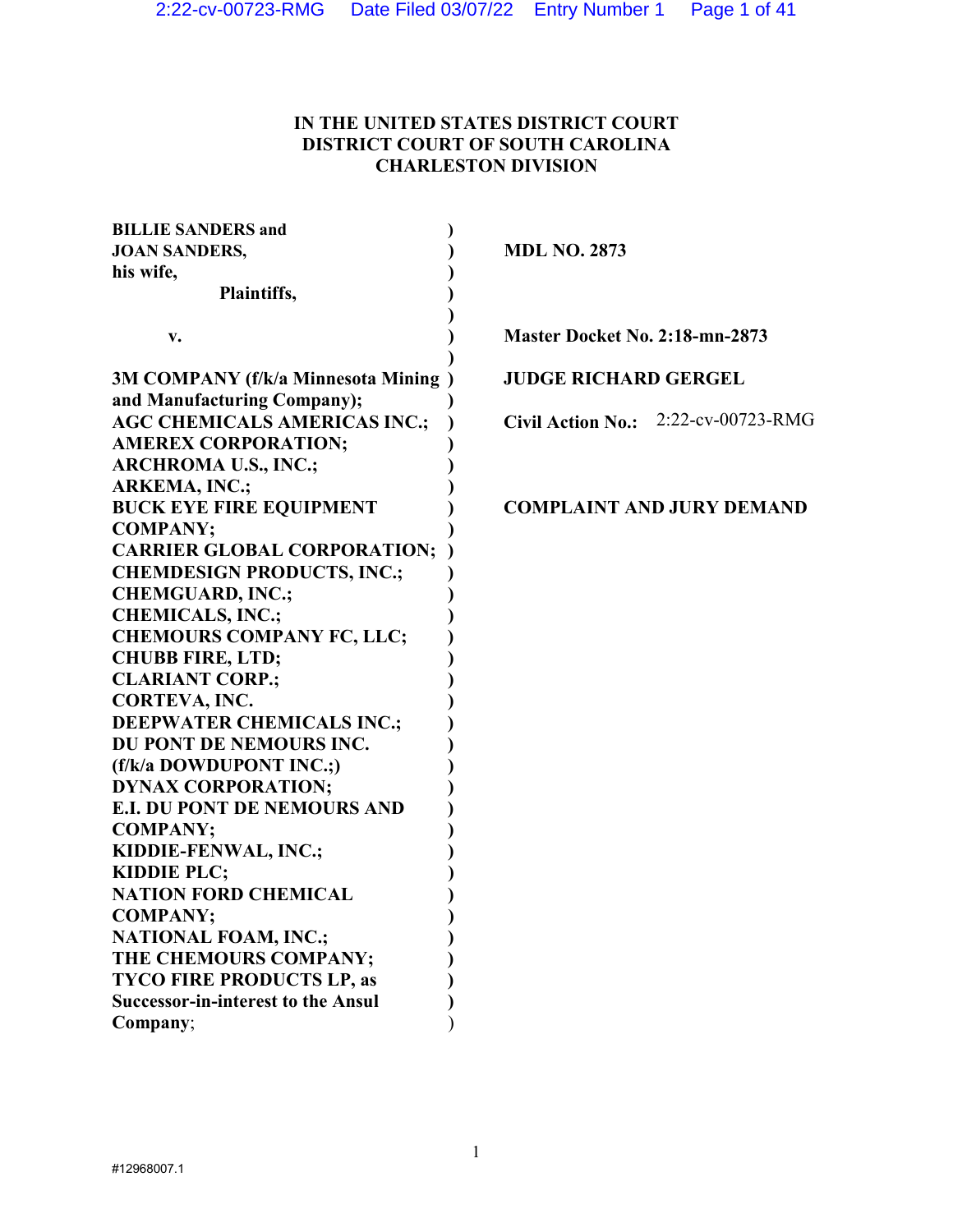UNITED TECHNOLOGIES ) UTC FIRE & SECURITY AMERICAS CORPORATION, INC. (f/k/a GE ) Interlogix, Inc.),  $\overline{\phantom{a}}$ 

## Defendants.

 Plaintiffs, Billie Sanders and his wife, Joan Sanders, ("Plaintiffs"), by way of Complaint against the Defendants alleges and says:

## **INTRODUCTION**

1. Plaintiffs, Billie Sander sand his wife, Joan Sanders, bring this action for damages for personal injuries resulting from exposure to aqueous film-forming foams ("AFFF") containing the toxic chemicals collectively known as per and polyfluoroalkyl substances ("PFAS"). PFAS includes, but is not limited to, perfluorooctanoic acid ("PFOA") and perfluorooctane sulfonic acid ("PFOS") and related chemicals including those that degrade to PFOA and/or PFOS.

2. AFFF is a specialized substance designed to extinguish petroleum-based fires. It has been used for decades by military and civilian firefighters to extinguish fires in training and in response to Class B fires.

3. Defendants collectively designed, marketed, developed, manufactured, distributed, released, trained users, produced instructional materials, promoted, sold, and/or otherwise released into the stream of commerce AFFF with knowledge that it contained highly toxic and bio-persistent PFASs, which would expose end users of the product to the risks associated with PFAS.

4. Further, Defendants designed, marketed, developed, manufactured, distributed, released, trained users, produced instructional materials, promoted, sold and/or otherwise handled and/or used underlying chemicals and/or products added to AFFF which contained PFAS for use in firefighting.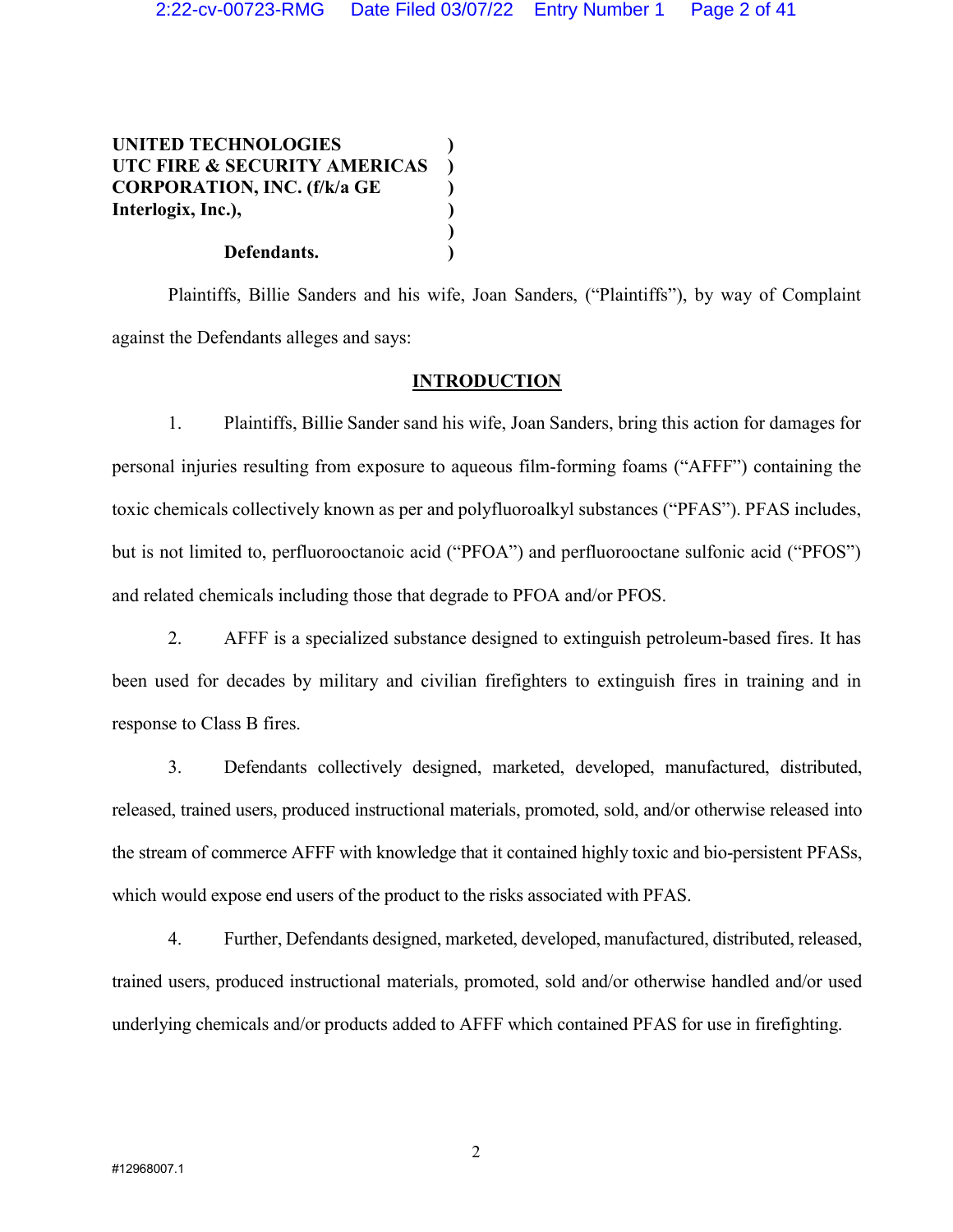5. PFAS binds to proteins in the blood of humans exposed to the material and remains and persists over long periods of time.

6. Due to their unique chemical structure, PFAS accumulates in the blood and body of exposed individuals.

7. PFAS are highly toxic and carcinogenic chemicals.

8. Defendants knew, or should have known, that PFAS remain in the human body while presenting significant health risks to humans.

9. Defendants' PFAS-containing AFFF products were used by the Plaintiff, Billie Sanders in their intended manner, without significant change in the products' condition.

10. Plaintiff, Billie Sanders was unaware of the dangerous properties of the Defendants' AFFF products and relied on the Defendants' instructions as to the proper handling of the products.

11. Plaintiff's consumption, inhalation and/or dermal absorption of PFAS from Defendant's AFFF products caused Plaintiff to develop the serious medical conditions and complications alleged herein.

12. Through this action, Plaintiff seeks to recover compensatory and punitive damages arising out of the permanent and significant damages sustained as a direct result of exposure to Defendants' AFFF products at various locations during the course of his training and firefighting activities. Plaintiffs further seeks injunctive, equitable, and declaratory relief arising from the same.

#### JURISDICTION AND VENUE

1. The jurisdiction of this Court is invoked pursuant to 28 U.S.C. §1332(a)(1), because the Plaintiff and Defendants are citizens of different states and the amount in controversy exceeds \$75,000.00, excluding interest and costs.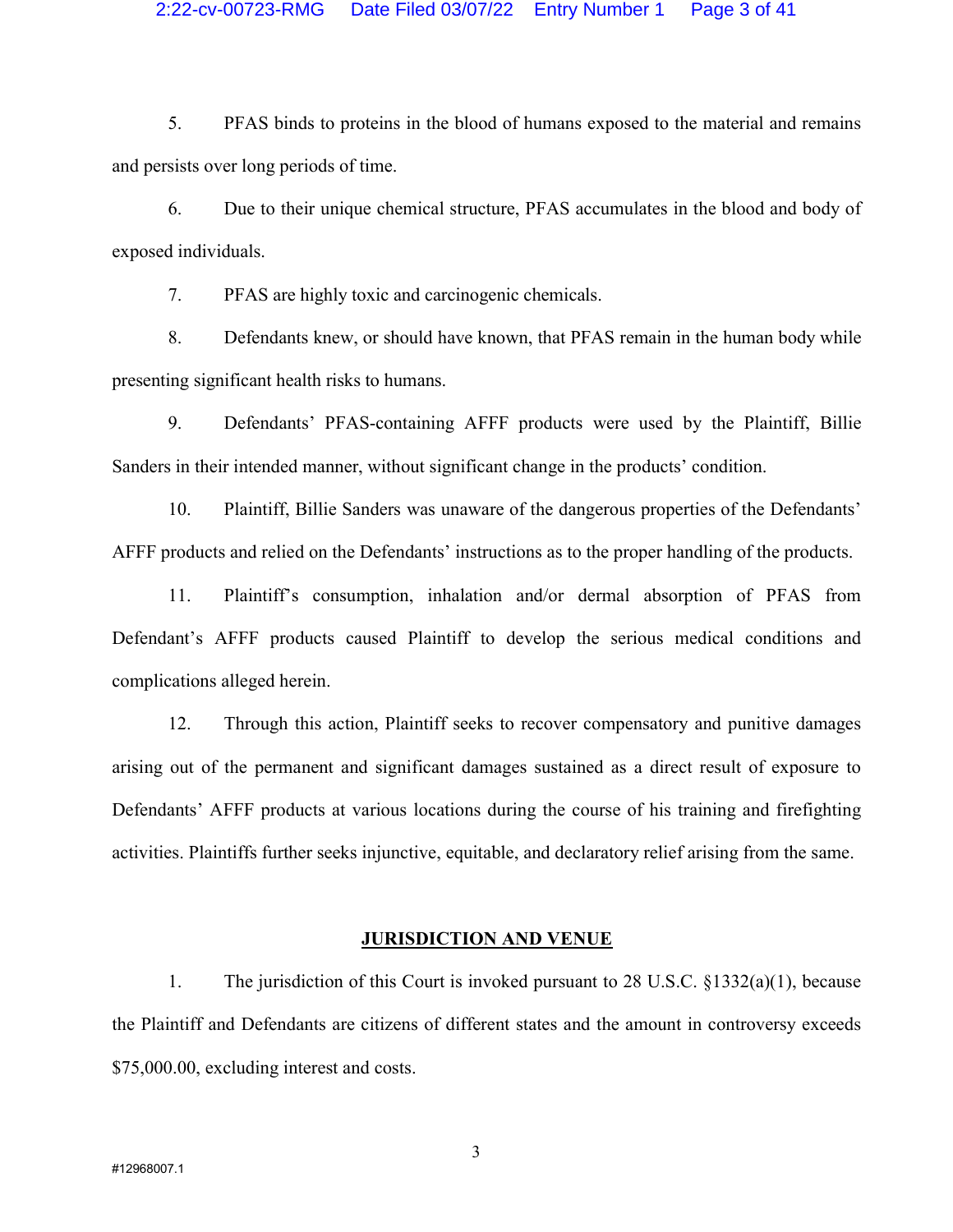### 2:22-cv-00723-RMG Date Filed 03/07/22 Entry Number 1 Page 4 of 41

2. Venue is proper in this District Court pursuant to this Court's Case Management Order ("CMO") No. 3. Plaintiffs state that but for the Order permitting direct filing in the United States District Court for the District of South Carolina, Plaintiffs would have filed this Complaint in the United States District Court for the Eastern District of Arkansas. Further, in accordance with CMO 3, Plaintiffs designate the United States District Court for the Eastern District of Arkansas as the home venue. Venue is originally proper in the District Court pursuant to 28 U.S.C. §1391 because it is the judicial district in which Plaintiffs are residents and/or citizens, a substantial part of the events or omissions giving rise to the claims occurred, and/or Defendants conduct business within the district.

### **PARTIES**

1. Plaintiffs are a residents and citizens of Conway, Arkansas.

2. Plaintiff regularly used, and was thereby directly exposed to, AFFF in training and to extinguish fires during his working career.

3. Plaintiff, Billie Sanders was diagnosed with prostate cancer as a result of exposure to Defendants' AFFF products.

4. Defendants are designers, marketers, developers, manufacturers, distributors, releasers, instructors, promotors and sellers of PFAS-containing AFFF products or underlying PFAS containing chemicals used in AFFF production. The following Defendants, at all times relevant to this lawsuit, manufactured, designed, marketed, distributed, released, instructed, promoted and/or otherwise sold (directly or indirectly) PFAS-containing AFFF products to various locations for use in fighting Class B fires such that each Defendant knew or should have known said products would be delivered to areas for active use by Plaintiff during the course of training and firefighting activities.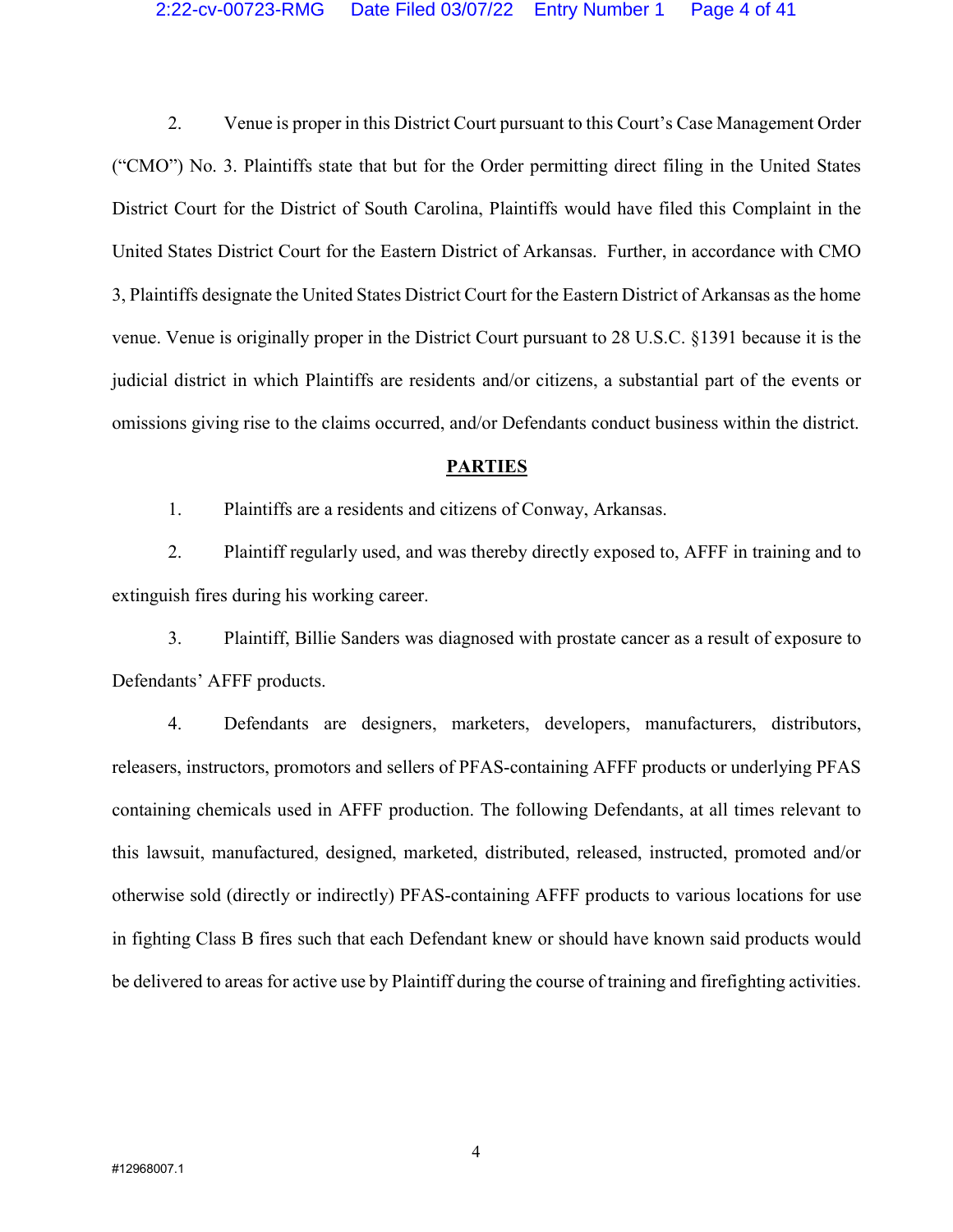### 2:22-cv-00723-RMG Date Filed 03/07/22 Entry Number 1 Page 5 of 41

5. Defendant, 3M Company, f/k/a Minnesota Mining and Manufacturing Company, ("3M"), is a Delaware corporation and does business throughout the United States. 3M has its principal place of business at 3M Center, St. Paul, Minnesota 55133.

6. 3M designed, marketed, developed, manufactured, distributed, released, trained users, produced instructional materials, promoted, sold and/or otherwise handled and/or used AFFF containing PFAS that are used in firefighting training and response exercises which are the subject of this Complaint. Further, defendant designed, marketed, developed, manufactured, distributed, released, trained users, produced instructional materials, promoted, sold and/or otherwise handled and/or used underlying chemicals and/or products added to AFFF which contained PFAS for use in firefighting.

7. Defendant AGC Chemicals Americas, Inc. ("AGC") is a Delaware corporation and does business throughout the United States. AGC has its principal place of business at 55 E. Uwchlan Ave., Suite 201, Exton, Pennsylvania 19341.

8. AGC designed, marketed, developed, manufactured, distributed, released, trained users, produced instructional materials, promoted, sold and/or otherwise handled and/or used AFFF containing PFAS that are used in firefighting training and response exercises which are the subject of this Complaint. Further, defendant designed, marketed, developed, manufactured, distributed, released, trained users, produced instructional materials, promoted, sold and/or otherwise handled and/or used underlying chemicals and/or products added to AFFF which contained PFAS for use in firefighting.

9. Defendant Amerex Corporation ("Amerex") is an Alabama corporation and does business throughout the United States. Amerex has its principal place of business at 7595 Gadsden Highway, Trussville, Alabama 35173.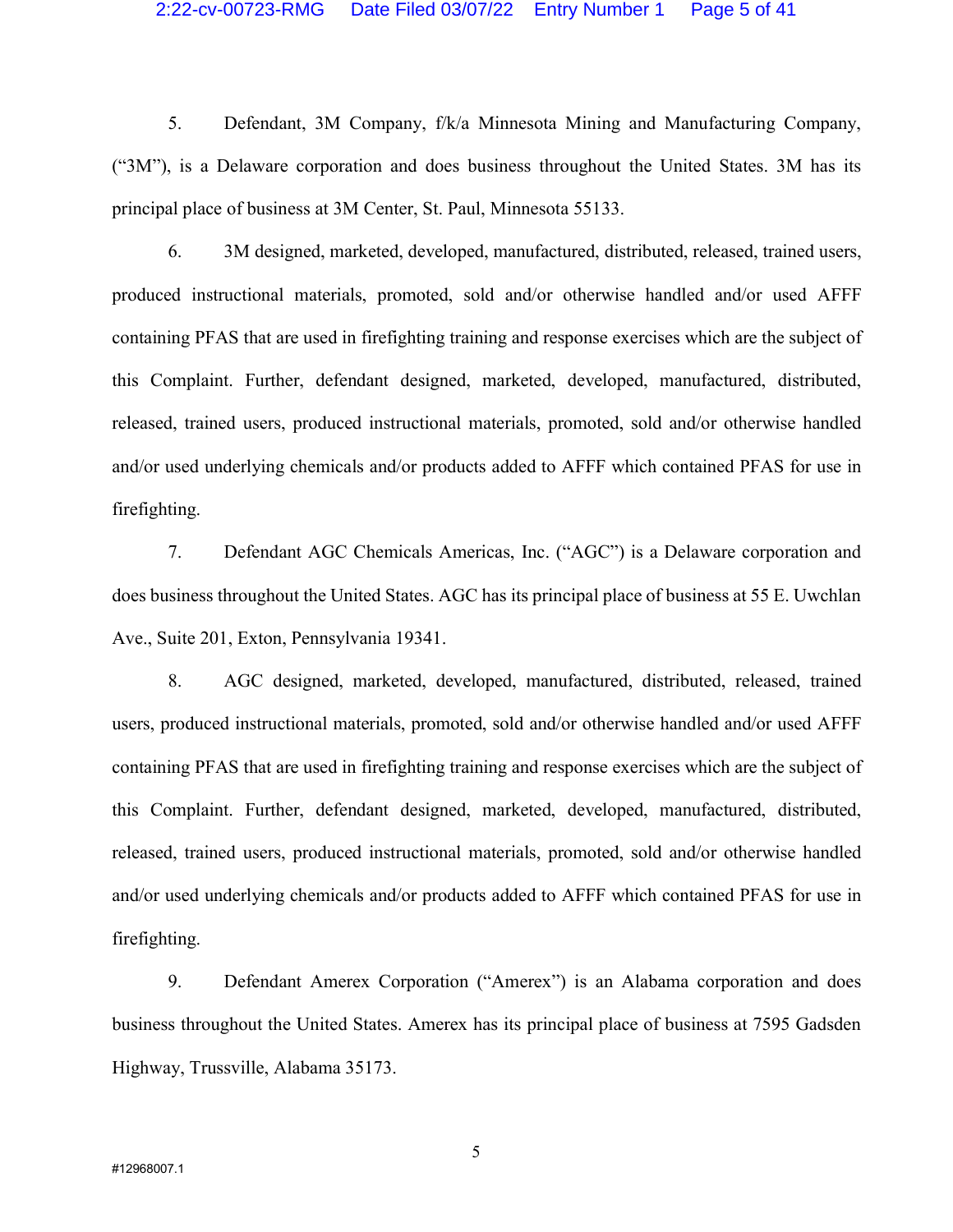#### 2:22-cv-00723-RMG Date Filed 03/07/22 Entry Number 1 Page 6 of 41

10. Amerex designed, marketed, developed, manufactured, distributed, released, trained users, produced instructional materials, promoted, sold and/or otherwise handled and/or used AFFF containing PFAS that are used in firefighting training and response exercises which are the subject of this Complaint. Further, defendant designed, marketed, developed, manufactured, distributed, released, trained users, produced instructional materials, promoted, sold and/or otherwise handled and/or used underlying chemicals and/or products added to AFFF which contained PFAS for use in firefighting.

11. Defendant Archroma U.S. Inc. ("Archroma") is a North Carolina company and does business throughout the United States. Archroma has its principal place of business at 5435 77 Center Drive, #10 Charlotte, North Carolina 28217. Upon information and belief, Archroma was formed in 2013 as part of the acquisition of Clariant Corporation's Textile Chemicals, Paper Specialties and Emulsions business by SK Capital Partners.

12. Archroma designed, marketed, developed, manufactured, distributed, released, trained users, produced instructional materials, promoted, sold and/or otherwise handled and/or used AFFF containing PFAS that are used in firefighting training and response exercises which are the subject of this Complaint. Further, defendant designed, marketed, developed, manufactured, distributed, released, trained users, produced instructional materials, promoted, sold and/or otherwise handled and/or used underlying chemicals and/or products added to AFFF which contained PFAS for use in firefighting.

13. Defendant Arkema, Inc. ("Arkema") is a Pennsylvania corporation and does business throughout the United States. Arkema has its principal place of business at 900 1<sup>st</sup> Avenue, King of Prussia, Pennsylvania 19406. Upon information and belief, assets of Arkema's fluorochemical business were purchased by Defendant Dupont in 2002.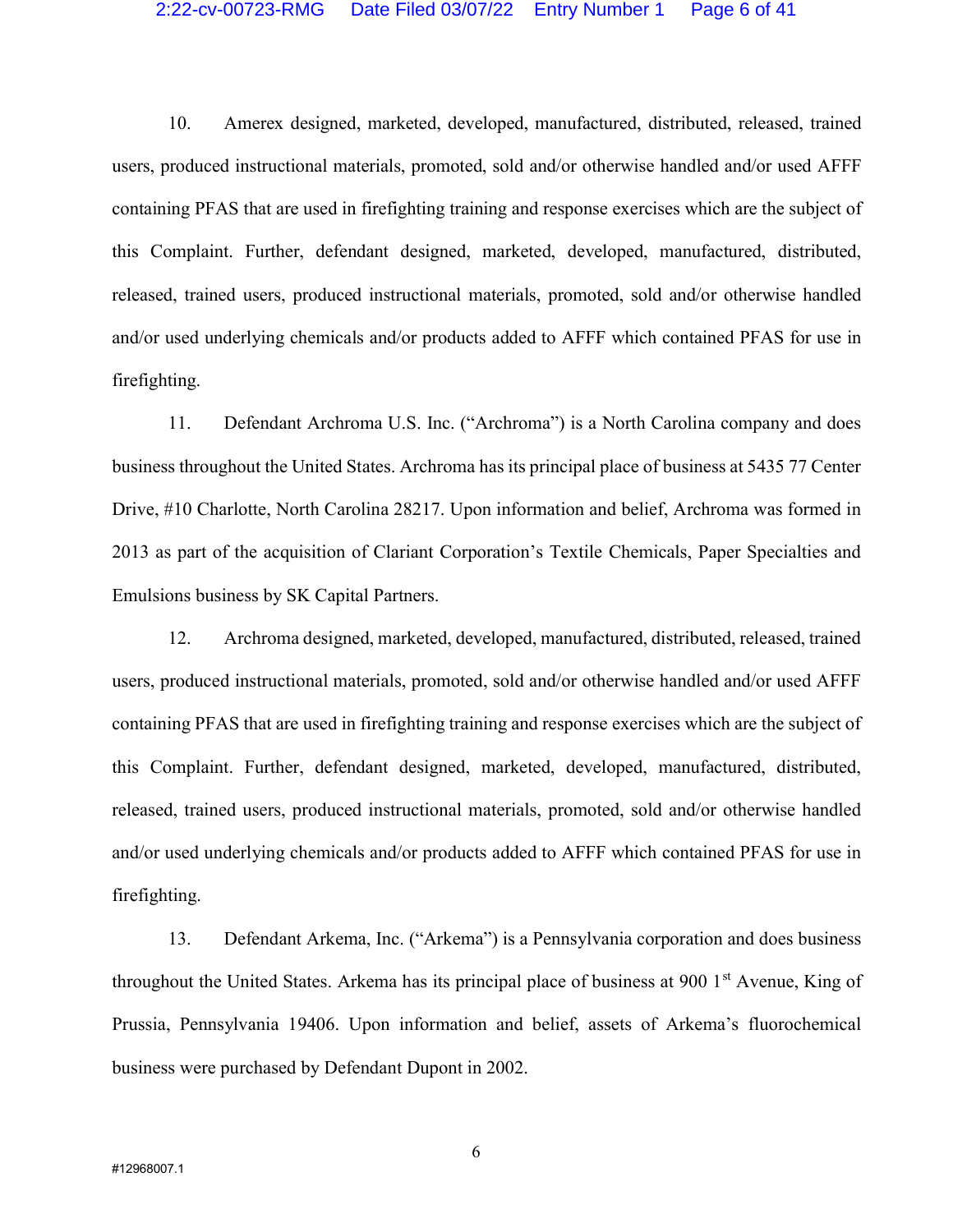#### 2:22-cv-00723-RMG Date Filed 03/07/22 Entry Number 1 Page 7 of 41

14. Arkema designed, marketed, developed, manufactured, distributed, released, trained users, produced instructional materials, promoted, sold and/or otherwise handled and/or used AFFF containing PFAS that are used in firefighting training and response exercises which are the subject of this Complaint. Further, defendant designed, marketed, developed, manufactured, distributed, released, trained users, produced instructional materials, promoted, sold and/or otherwise handled and/or used underlying chemicals and/or products added to AFFF which contained PFAS for use in firefighting.

15. Defendant Buckeye Fire Equipment Company ("Buckeye") is an Ohio corporation and does business throughout the United States. Buckeye has its principal place of business at 110 Kings Road, Mountain, North Carolina 28086.

16. Buckeye designed, marketed, developed, manufactured, distributed, released, trained users, produced instructional materials, sold and/or otherwise handled and/or used AFFF containing PFAS that are used in firefighting training and response exercises which are the subject of this Complaint. Further, defendant designed, marketed, developed, manufactured, distributed, released, trained users, produced instructional materials, promoted, sold and/or otherwise handled and/or used underlying chemicals and/or products added to AFFF which contained PFAS for use in firefighting.

17. Defendant Carrier Global Corporation ("Carrier") is a Delaware corporation and does business throughout the United States. Carrier has its principal place of business at 13995 Pasteur Boulevard, Palm Beach Gardens, Florida 33418. Upon information and belief, Carrier was formed in 2020 and is the parent company of Kidde-Fenwal, Inc., a manufacturer of AFFF.

18. Carrier designed, marketed, developed, manufactured, distributed, released, trained users, produced instructional materials, promoted, sold and/or otherwise handled and/or used AFFF containing PFAS that are used in firefighting training and response exercises which are the subject of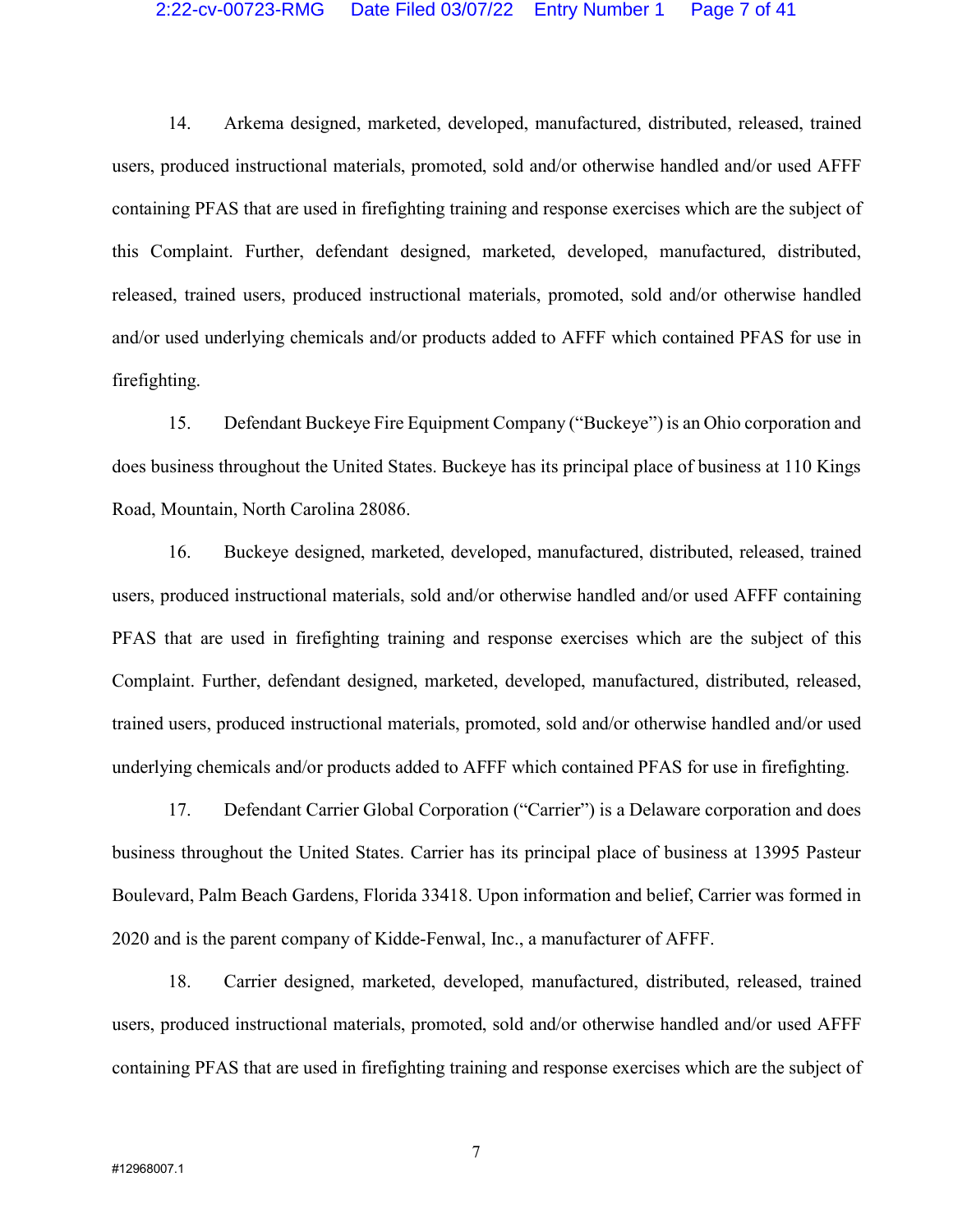#### 2:22-cv-00723-RMG Date Filed 03/07/22 Entry Number 1 Page 8 of 41

this Complaint. Further, defendant designed, marketed, developed, manufactured, distributed, released, trained users, produced instructional materials, promoted, sold and/or otherwise handled and/or used underlying chemicals and/or products added to AFFF which contained PFAS for use in firefighting.

19. Defendant ChemDesign Products, Inc. ("ChemDesign") is a Texas corporation and does business throughout the United States. ChemDesign has its principal place of business at 2 Stanton Street, Marinette, Wisconsin 54143.

20. ChemDesign designed, marketed, developed, manufactured, distributed, released, trained users, produced instructional materials, promoted, sold and/or otherwise handled and/or used AFFF containing PFAS that are used in firefighting training and response exercises which are the subject of this Complaint. Further, defendant designed, marketed, developed, manufactured, distributed, released, trained users, produced instructional materials, promoted, sold and/or otherwise handled and/or used underlying chemicals and/or products added to AFFF which contained PFAS for use in firefighting.

21. Defendant Chemguard, Inc. ("Chemguard") is a Wisconsin corporation and does business throughout the United States. Chemguard has its principal place of business at One Stanton Street, Marinette, Wisconsin 54143.

22. Chemguard designed, marketed, developed, manufactured, distributed, released, trained users, produced instructional materials, sold and/or otherwise handled and/or used AFFF containing PFAS that are used in firefighting training and response exercises which are the subject of this Complaint. Further, defendant designed, marketed, developed, manufactured, distributed, released, trained users, produced instructional materials, promoted, sold and/or otherwise handled and/or used underlying chemicals and/or products added to AFFF which contained PFAS for use in firefighting.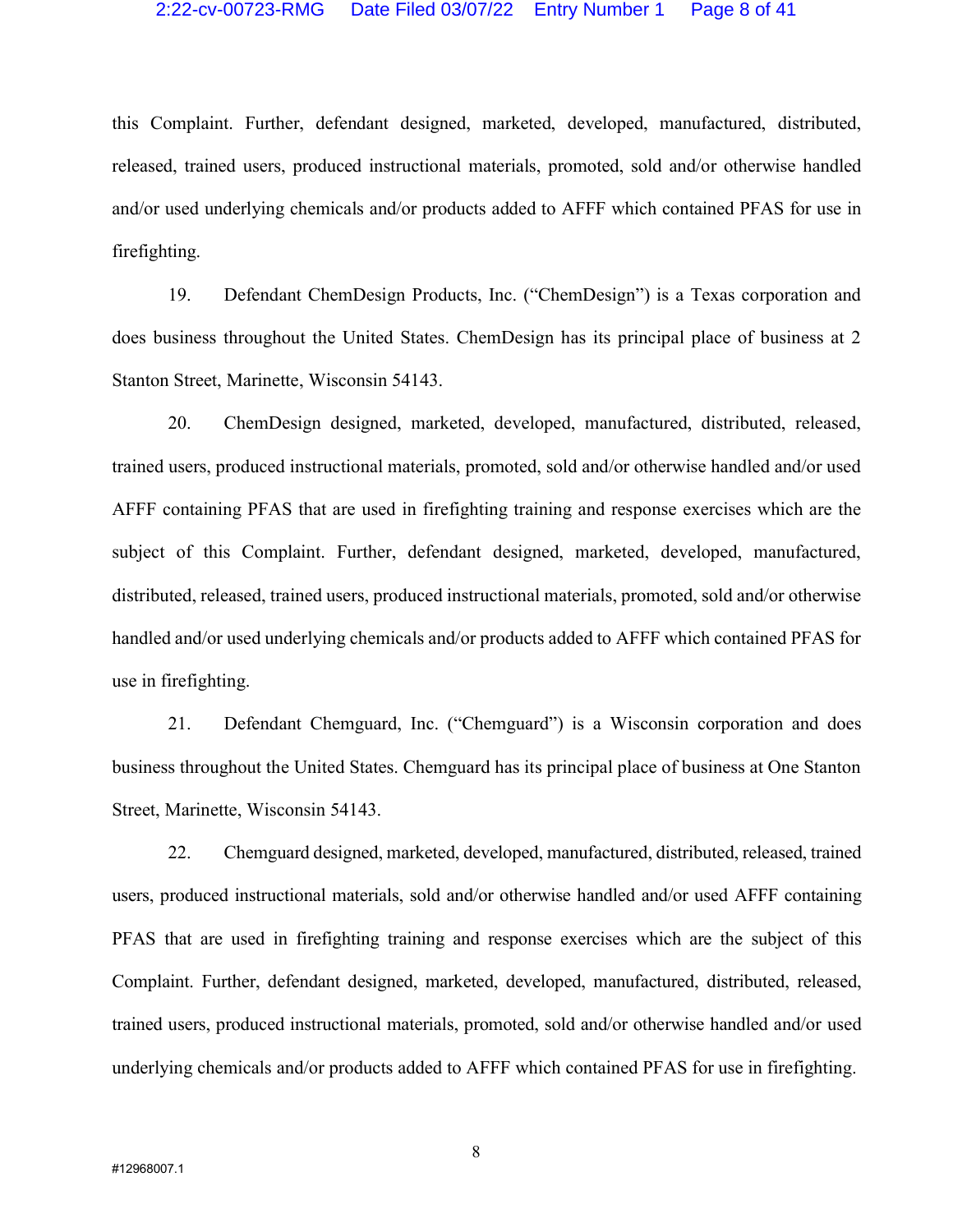#### 2:22-cv-00723-RMG Date Filed 03/07/22 Entry Number 1 Page 9 of 41

23. Defendant Chemicals, Inc. ("Chemicals") is a Texas corporation and does business throughout the United States. Chemicals has its principal place of business at 12321 Hatcherville Road, Baytown, Texas 77521.

24. Chemicals designed, marketed, developed, manufactured, distributed, released, trained users, produced instructional materials, promoted, sold and/or otherwise handled and/or used AFFF containing PFAS that are used in firefighting training and response exercises which are the subject of this Complaint. Further, defendant designed, marketed, developed, manufactured, distributed, released, trained users, produced instructional materials, promoted, sold and/or otherwise handled and/or used underlying chemicals and/or products added to AFFF which contained PFAS for use in firefighting.

25. Defendant Chemours Company FC, LLC ("Chemours FC"), is a Delaware corporation and does business throughout the United States. Chemours has its principal place of business at 1007 Market Street, Wilmington, Delaware 19899. Chemours FC is a subsidiary of The Chemours Company.

26. Chemours FC designed, marketed, developed, manufactured, distributed, released, trained users, produced instructional materials, sold, and/or otherwise handled and/or used AFFF containing PFAS that are the subject of this Complaint. Further, defendant designed, marketed, developed, manufactured, distributed, released, trained users, produced instructional materials, promoted, sold and/or otherwise handled and/or used underlying chemicals and/or products added to AFFF which contained PFAS for use in firefighting.

27. Defendant Chubb Fire, Ltd. ("Chubb") is a foreign private limited company, with offices at Littleton Road, Ashford, Middlesex, United Kingdom TW15 1TZ. Upon information and belief, Chubb is registered in the United Kingdom with a registered number of 134210. Upon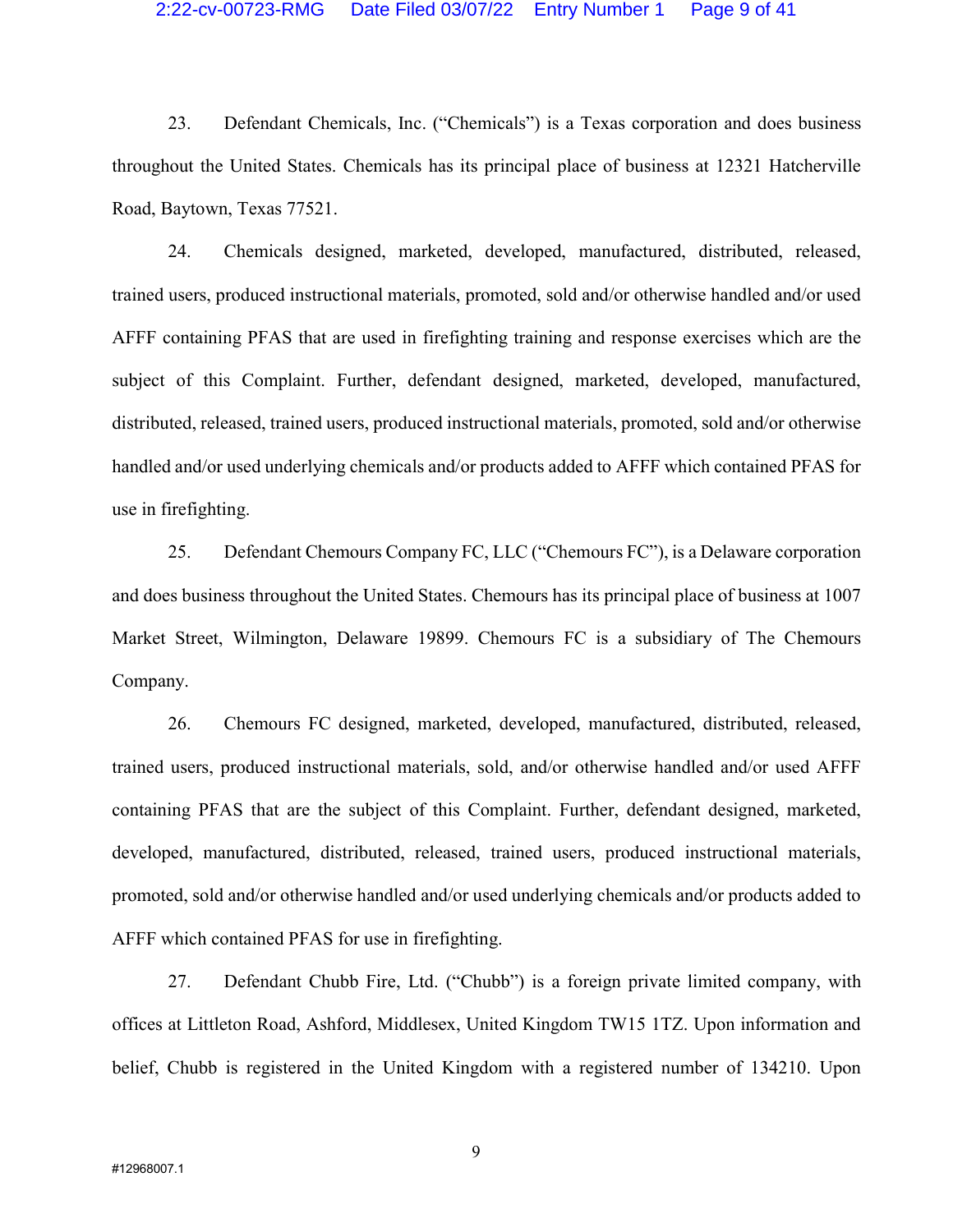#### 2:22-cv-00723-RMG Date Filed 03/07/22 Entry Number 1 Page 10 of 41

information and belief, Chubb is or has been composed of different subsidiaries and/or divisions, including but not limited to, Chubb Fire & Security Ltd., Chubb Security, PLC, Red Hawk Fire & Security, LLC, and/or Chubb National Foam, Inc.

28. Chubb Fire designed, marketed, developed, manufactured, distributed, released, trained users, produced instructional materials, sold, and/or otherwise handled and/or used AFFF containing PFAS that are the subject of this Complaint. Further, defendant designed, marketed, developed, manufactured, distributed, released, trained users, produced instructional materials, promoted, sold and/or otherwise handled and/or used underlying chemicals and/or products added to AFFF which contained PFAS for use in firefighting.

29. Defendant Clariant Corporation ("Clariant") is a New York corporation and does business throughout the United States. Clariant has its principal place of business at 4000 Monroe Road, Charlotte, North Carolina 28205.

30. Clariant designed, marketed, developed, manufactured, distributed, released, trained users, produced instructional materials, promoted, sold and/or otherwise handled and/or used AFFF containing PFAS that are used in firefighting training and response exercises which are the subject of this Complaint. Further, defendant designed, marketed, developed, manufactured, distributed, released, trained users, produced instructional materials, promoted, sold and/or otherwise handled and/or used underlying chemicals and/or products added to AFFF which contained PFAS for use in firefighting.

31. Defendant Corteva, Inc. ("Corteva") is a Delaware Corporation that conducts business throughout the United States. Its principal place of business is Chestnut Run Plaza 735, Wilmington, Delaware 19805. Corteva is the successor-in-interest to Dupont Chemical Solutions Enterprise.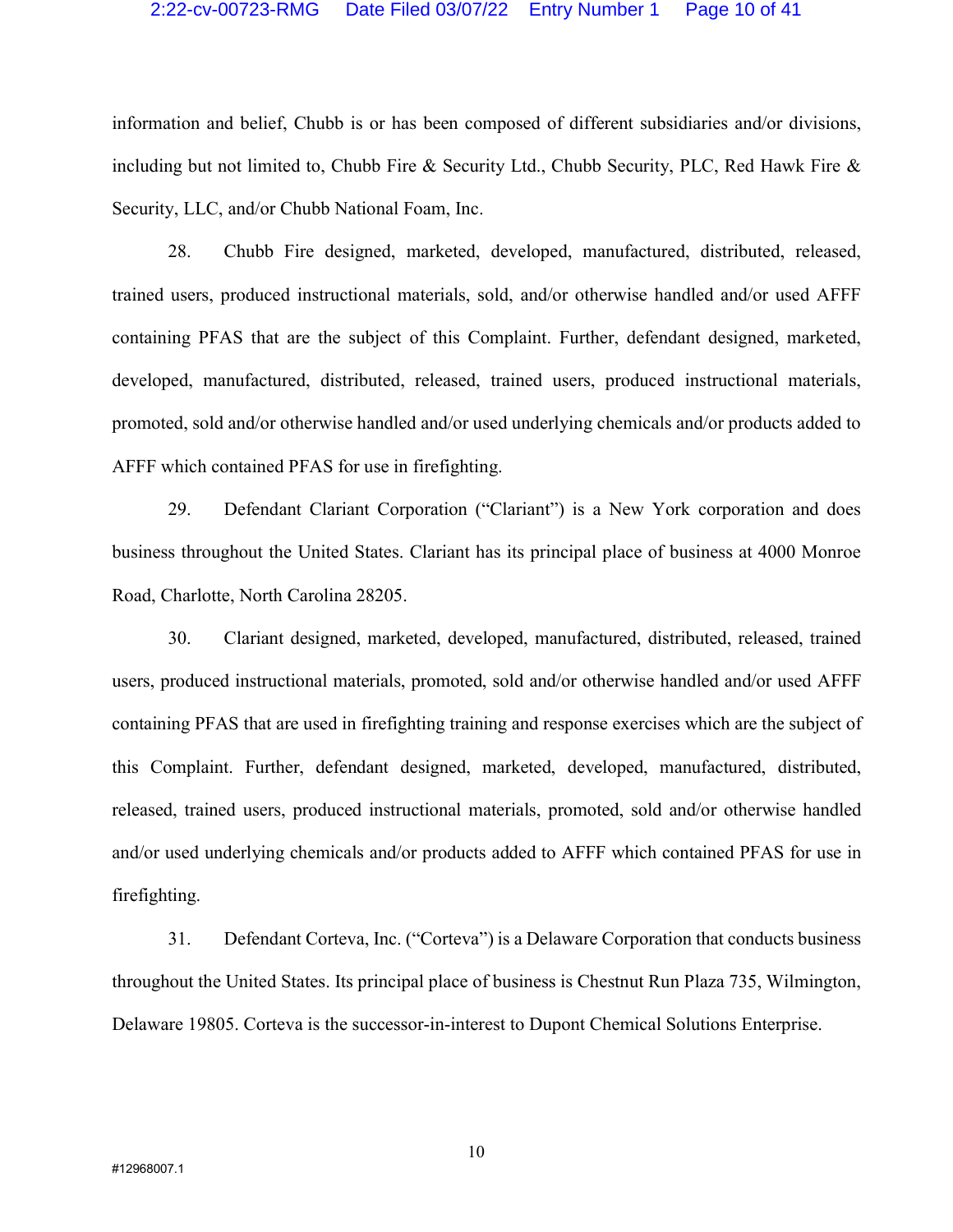#### 2:22-cv-00723-RMG Date Filed 03/07/22 Entry Number 1 Page 11 of 41

32. Corteva designed, marketed, developed, manufactured, distributed, released, trained users, produced instructional materials, sold, and/or otherwise handled and/or used AFFF containing PFAS that are the subject of this Complaint. Further, defendant designed, marketed, developed, manufactured, distributed, released, trained users, produced instructional materials, promoted, sold and/or otherwise handled and/or used underlying chemicals and/or products added to AFFF which contained PFAS for use in firefighting.

33. Defendant Deepwater Chemicals, Inc. ("Deepwater") is a Delaware corporation and does business throughout the United States. Deepwater's principal place of business is at 196122 E County Road 735, Woodward, Oklahoma 73801.

34. Deepwater designed, marketed, developed, manufactured, distributed, released, trained users, produced instructional materials, promoted, sold and/or otherwise handled and/or used AFFF containing PFAS that are used in firefighting training and response exercises which are the subject of this Complaint. Further, defendant designed, marketed, developed, manufactured, distributed, released, trained users, produced instructional materials, promoted, sold and/or otherwise handled and/or used underlying chemicals and/or products added to AFFF which contained PFAS for use in firefighting.

35. Defendant Du Pont de Nemours Inc. (f/k/a DowDuPont, Inc.) ("DowDuPont"), is a Delaware corporation and does business throughout the United States. DowDuPont, has its principal place of business at 1007 Market Street, Wilmington, Delaware 19899. DowDupont was created in 2015 to transfer Chemours and DuPont liabilities for manufacturing and distributing flurosurfactants to AFFF manufacturers.

36. DowDuPont designed, marketed, developed, manufactured, distributed, released, trained users, produced instructional materials, sold, and/or otherwise handled and/or used AFFF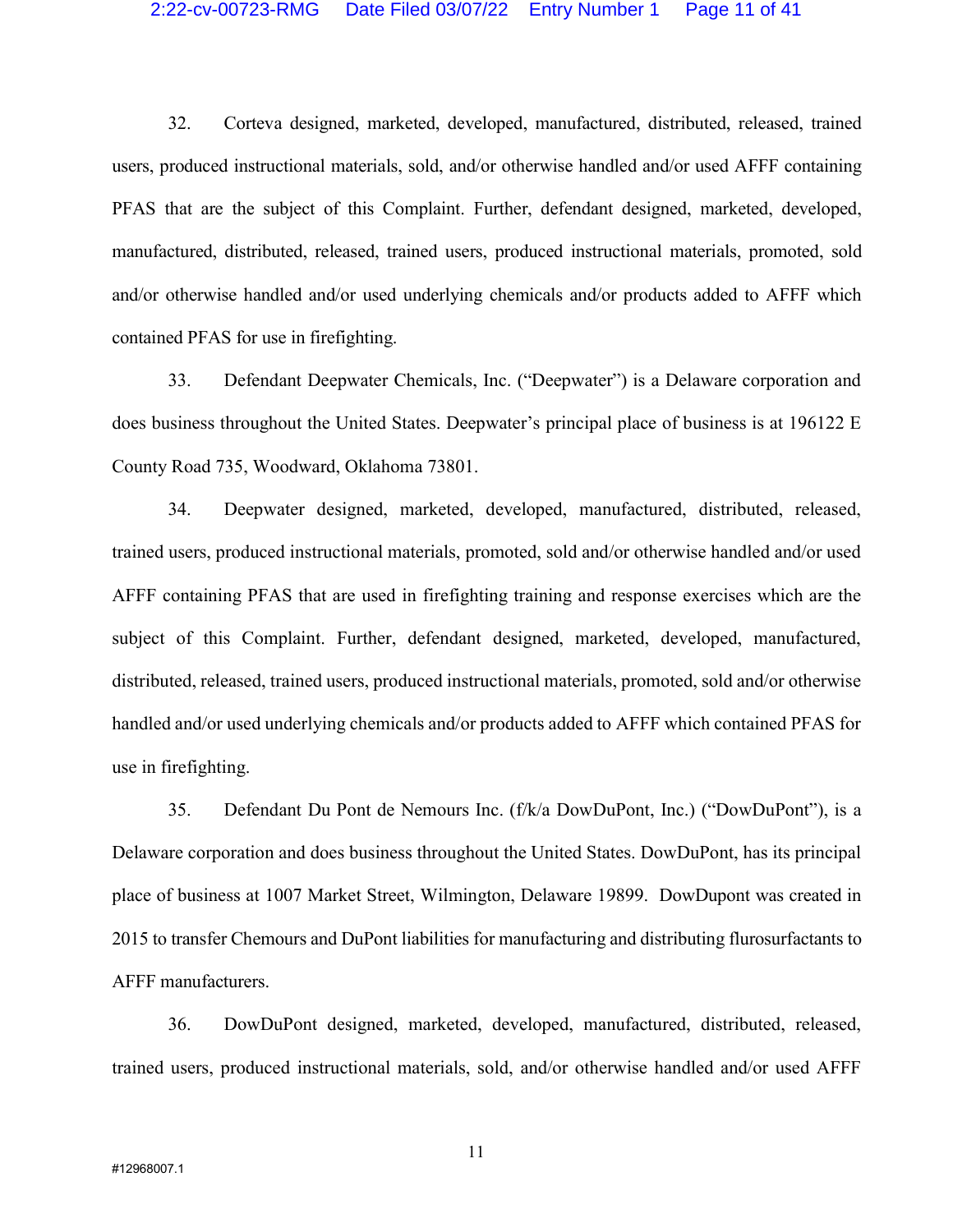#### 2:22-cv-00723-RMG Date Filed 03/07/22 Entry Number 1 Page 12 of 41

containing PFAS that are the subject of this Complaint. Further, defendant designed, marketed, developed, manufactured, distributed, released, trained users, produced instructional materials, promoted, sold and/or otherwise handled and/or used underlying chemicals and/or products added to AFFF which contained PFAS for use in firefighting.

37. Defendant Dynax Corporation ("Dynax") is a New York corporation that conducts business throughout the United States. Its principal place of business is 103 Fairview Park Drive, Elmsford, New York, 10523-1544.

38. Dynax designed, marketed, developed, manufactured, distributed, released, trained users, produced instructional materials, sold, and/or otherwise handled and/or used AFFF containing PFAS that are the subject of this Complaint. Further, defendant designed, marketed, developed, manufactured, distributed, released, trained users, produced instructional materials, promoted, sold and/or otherwise handled and/or used underlying chemicals and/or products added to AFFF which contained PFAS for use in firefighting.

39. Defendant E. I. du Pont de Nemours and Company ("DuPont"), is a Delaware corporation and does business throughout the United States. DuPont has its principal place of business at 1007 Market Street, Wilmington, Delaware 19898.

40. DuPont designed, marketed, developed, manufactured, distributed, released, trained users, produced instructional materials, sold, and/or otherwise handled and/or used AFFF containing PFAS that are the subject of this Complaint. Further, defendant designed, marketed, developed, manufactured, distributed, released, trained users, produced instructional materials, promoted, sold and/or otherwise handled and/or used underlying chemicals and/or products added to AFFF which contained PFAS for use in firefighting.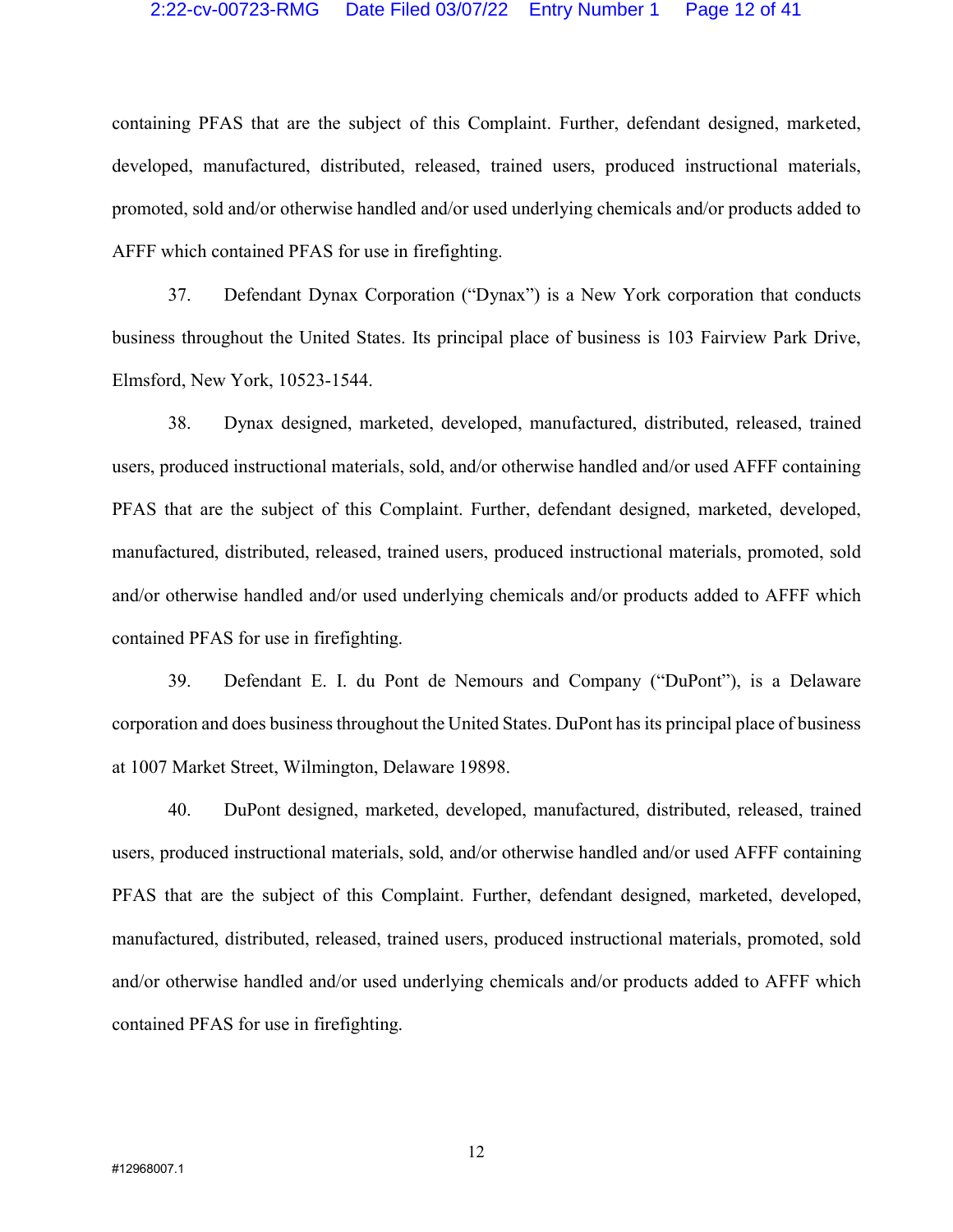#### 2:22-cv-00723-RMG Date Filed 03/07/22 Entry Number 1 Page 13 of 41

41. Defendant Kidde-Fenwal, Inc. ("Kidde-Fenwal") is a corporation organized under the laws of the State of Delaware and does business throughout the United States. Kidde-Fenwal has its principal place of business at One Financial Plaza, Hartford, Connecticut 06101. Kidde-Fenwal is the successor-in-interest to Kidde Fire Fighting, Inc. (f/k/a Chubb National Foam, Inc. f/k/a National Foam System, Inc.) (collectively, "Kidde/Kidde Fire").

42. Kidde-Fenwal designed, marketed, developed, manufactured, distributed, released, trained users, produced instructional materials, sold, and/or otherwise handled and/or used AFFF containing PFAS that are the subject of this Complaint. Further, defendant designed, marketed, developed, manufactured, distributed, released, trained users, produced instructional materials, promoted, sold and/or otherwise handled and/or used underlying chemicals and/or products added to AFFF which contained PFAS for use in firefighting.

43. Defendant Kidde P.L.C., Inc. ("Kidde P.L.C.") is a foreign corporation organized and existing under the laws of the State of Delaware and does business throughout the United States. Kidde P.L.C. has its principal place of business at One Carrier Place, Farmington, Connecticut 06034. Upon information and belief, Kidde PLC was formerly known as Williams Holdings, Inc. and/or Williams US, Inc.

44. Kidde P.L.C. designed, marketed, developed, manufactured, distributed, released, trained users, produced instructional materials, sold, and/or otherwise handled and/or used AFFF containing PFAS that are the subject of this Complaint. Further, defendant designed, marketed, developed, manufactured, distributed, released, trained users, produced instructional materials, promoted, sold and/or otherwise handled and/or used underlying chemicals and/or products added to AFFF which contained PFAS for use in firefighting.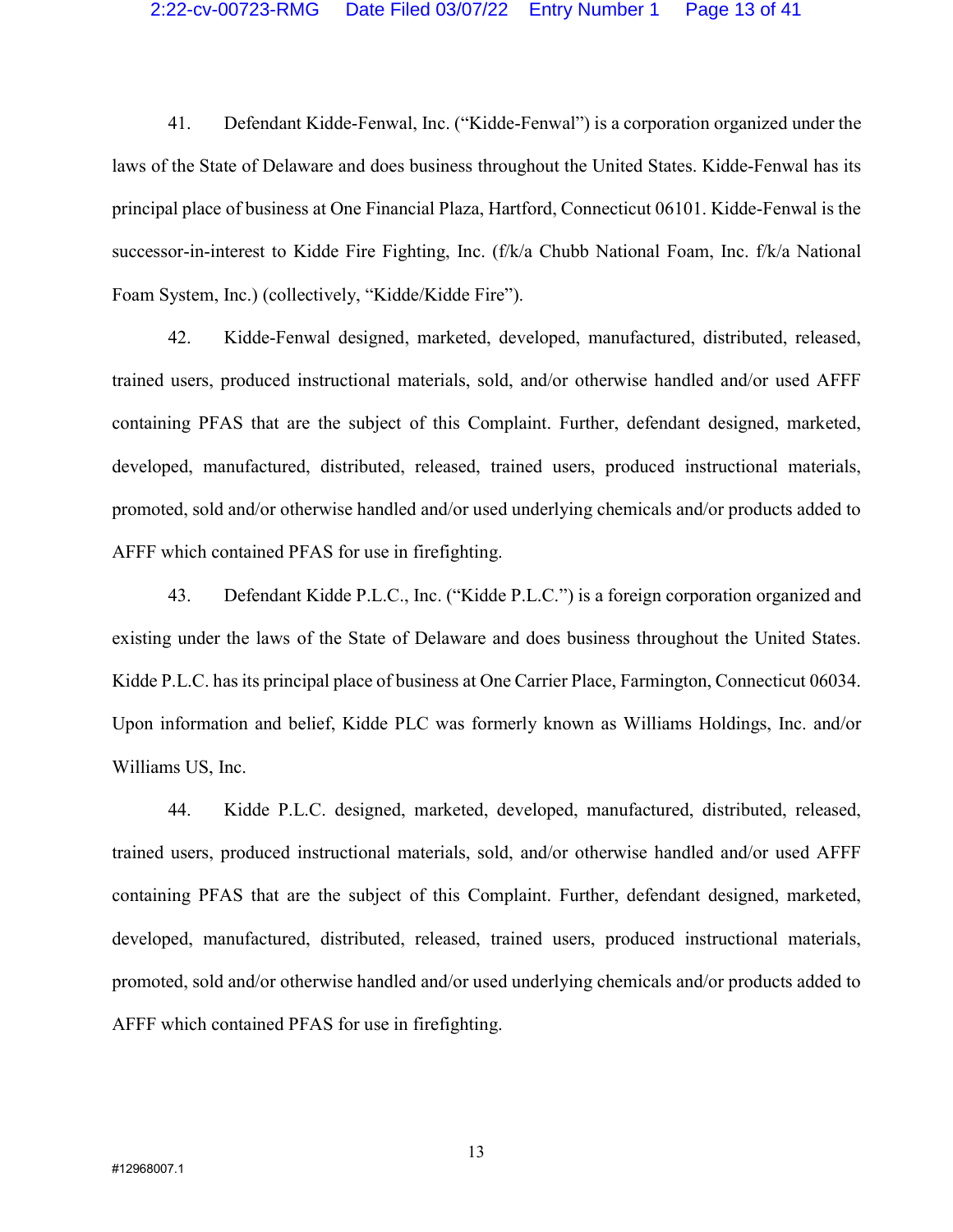#### 2:22-cv-00723-RMG Date Filed 03/07/22 Entry Number 1 Page 14 of 41

45. Defendant Nation Ford Chemical Company ("Nation Ford") is a South Carolina company and does business throughout the United States. Nation Ford has its principal place of business at 2300 Banks Street, Fort Mill, South Carolina 29715.

46. Nation Ford designed, marketed, developed, manufactured, distributed, released, trained users, produced instructional materials, sold, and/or otherwise handled and/or used AFFF containing PFAS that are the subject of this Complaint. Further, defendant designed, marketed, developed, manufactured, distributed, released, trained users, produced instructional materials, promoted, sold and/or otherwise handled and/or used underlying chemicals and/or products added to AFFF which contained PFAS for use in firefighting.

47. Defendant National Foam, Inc. ("National Foam") is a Delaware corporation and does business throughout the United States. National Foam has its principal place of business at 141 Junny Road, Angier, North Carolina, 27501.

48. National Foam designed, marketed, developed, manufactured, distributed, released, trained users, produced instructional materials, sold and/or otherwise handled and/or used AFFF containing PFAS that are used in firefighting training and response exercises which are the subject of this Complaint. Further, defendant designed, marketed, developed, manufactured, distributed, released, trained users, produced instructional materials, promoted, sold and/or otherwise handled and/or used underlying chemicals and/or products added to AFFF which contained PFAS for use in firefighting.

49. Defendant The Chemours Company ("Chemours"), is a Delaware corporation and does business throughout the United States. Chemours has its principal place of business 1007 Market Street, Wilmington, Delaware 19898. Upon information and belief, Chemours was spun off from DuPont in 2015 to assume PFAS related liabilities.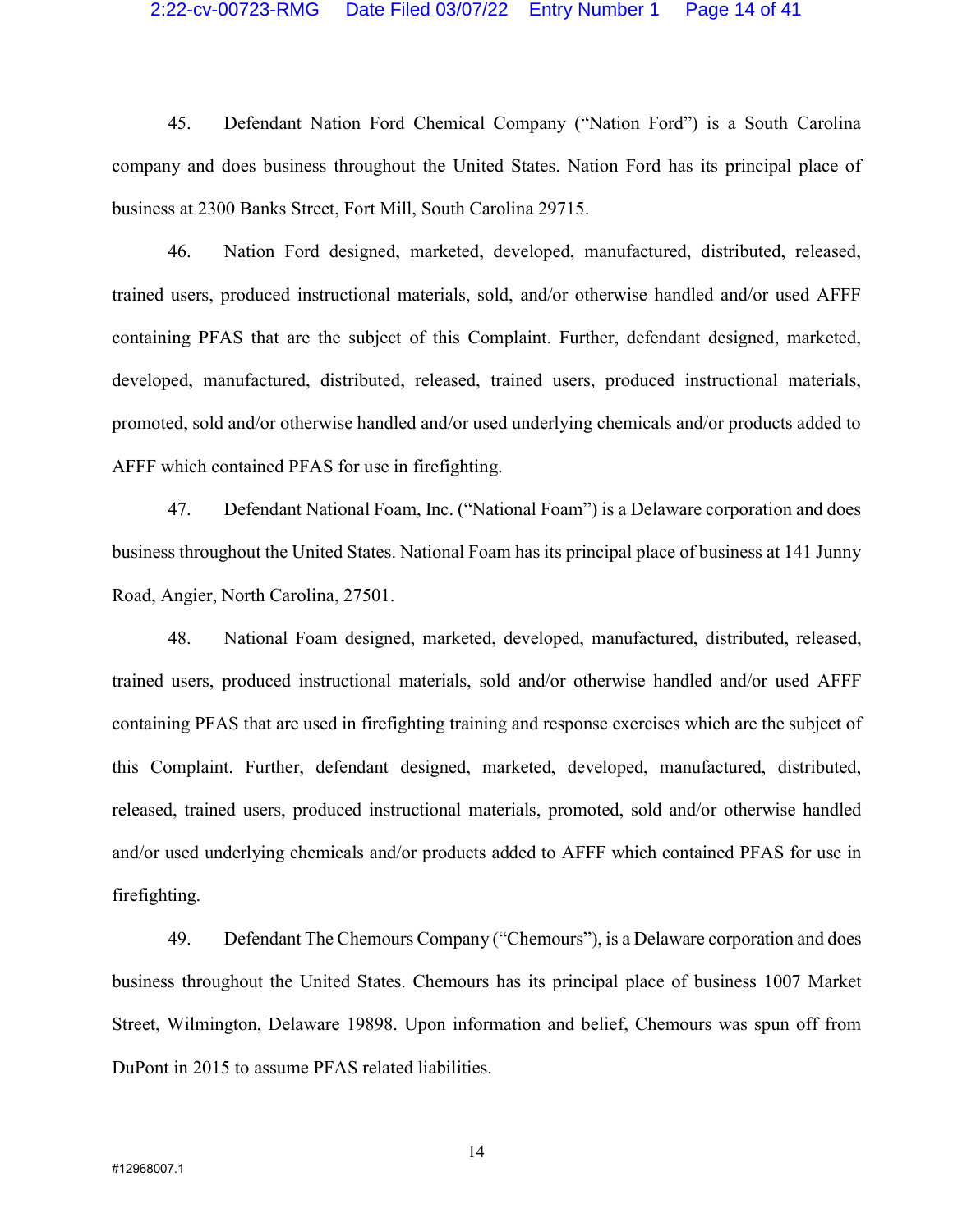#### 2:22-cv-00723-RMG Date Filed 03/07/22 Entry Number 1 Page 15 of 41

50. Chemours designed, marketed, developed, manufactured, distributed, released, trained users, produced instructional materials, sold, and/or otherwise handled and/or used AFFF containing PFAS that are the subject of this Complaint. Further, defendant designed, marketed, developed, manufactured, distributed, released, trained users, produced instructional materials, promoted, sold and/or otherwise handled and/or used underlying chemicals and/or products added to AFFF which contained PFAS for use in firefighting.

51. Defendant Tyco Fire Products, LP, as successor-in-interest to The Ansul Company ("Tyco"), is a Delaware limited partnership and does business throughout the United States. Tyco has its principal place of business at 1400 Pennbrook Parkway, Lansdale, Pennsylvania 19466. Tyco manufactured and currently manufactures the Ansul brand of products, including Ansul brand AFFF containing PFAS.

52. Tyco is the successor in interest to the corporation formerly known as The Ansul Company ("Ansul"). At all times relevant, Tyco/Ansul designed, marketed, developed, manufactured, distributed released, trained users, produced instructional materials, sold and/or otherwise handled and/or used AFFF containing PFAS that are used in firefighting training and response exercises which are the subject of this Complaint. Further, defendant designed, marketed, developed, manufactured, distributed, released, trained users, produced instructional materials, promoted, sold and/or otherwise handled and/or used underlying chemicals and/or products added to AFFF which contained PFAS for use in firefighting.

53. Defendant United Technologies Corporation ("United Technologies") is a foreign corporation organized and existing under the laws of the State of Delaware and does business throughout the United States. United Technologies has its principal place of business at 8 Farm Springs Road, Farmington, Connecticut 06032.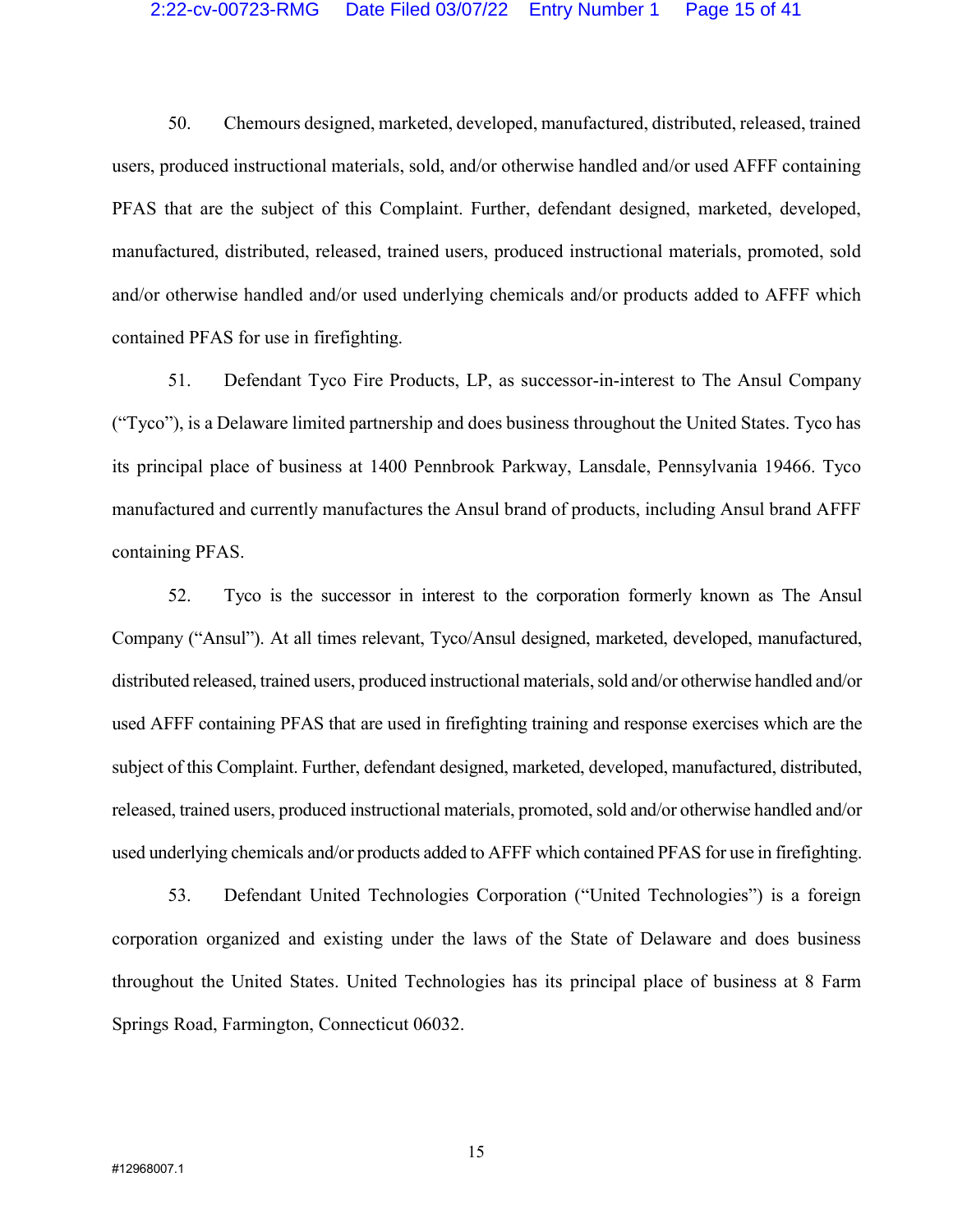#### 2:22-cv-00723-RMG Date Filed 03/07/22 Entry Number 1 Page 16 of 41

54. United Technologies designed, marketed, developed, manufactured, distributed, released, trained users, produced instructional materials, sold, and/or otherwise handled and/or used AFFF containing PFAS that are the subject of this Complaint. Further, defendant designed, marketed, developed, manufactured, distributed, released, trained users, produced instructional materials, promoted, sold and/or otherwise handled and/or used underlying chemicals and/or products added to AFFF which contained PFAS for use in firefighting.

55. Defendant UTC Fire & Security Americas Corporation, Inc. (f/k/a GE Interlogix, Inc.) ("UTC") is a North Carolina corporation and does business throughout the United States. UTC has principal place of business at 3211 Progress Drive, Lincolnton, North Carolina 28092. Upon information and belief, Kidde-Fenwal, Inc. is part of the UTC Climate Control & Security unit of United Technologies Corporation.

56. UTC designed, marketed, developed, manufactured, distributed, released, trained users, produced instructional materials, sold, and/or otherwise handled and/or used AFFF containing PFAS that are the subject of this Complaint. Further, defendant designed, marketed, developed, manufactured, distributed, released, trained users, produced instructional materials, promoted, sold and/or otherwise handled and/or used underlying chemicals and/or products added to AFFF which contained PFAS for use in firefighting.

57. When reference is made in this Complaint to any act or omission of any of the Defendants, it shall be deemed that the officers, directors, agents, employees, or representatives of the Defendants committed or authorized such act or omission, or failed to adequately supervise or properly control or direct their employees while engaged in the management, direction, operation, or control of the affairs of Defendants, and did so while acting within the scope of their duties, employment or agency.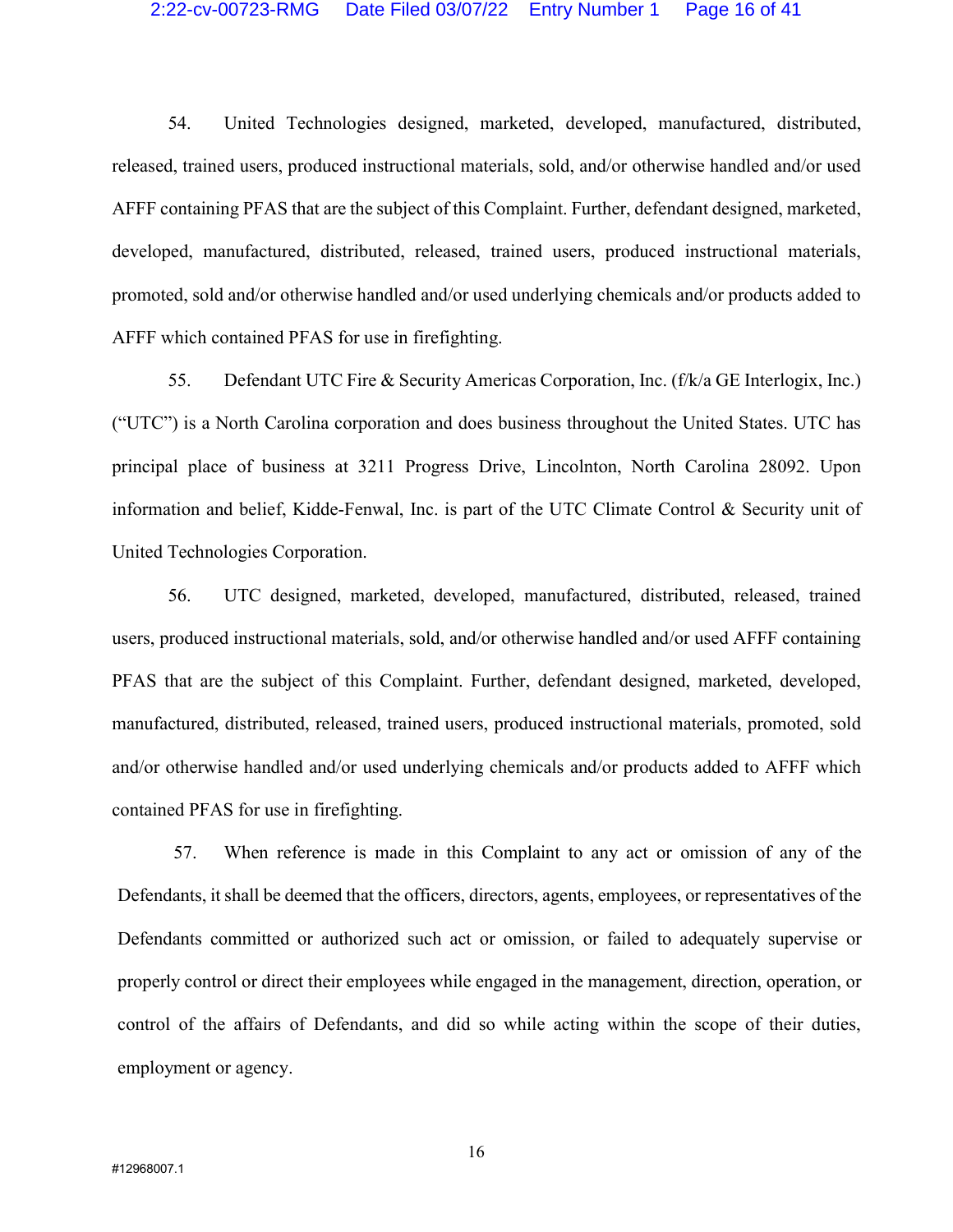#### 2:22-cv-00723-RMG Date Filed 03/07/22 Entry Number 1 Page 17 of 41

58. Further, when reference is made in this Complaint to any act or omission of any officers, directors, agents, employees, or representatives, the Defendants are responsible for such act or omission under agency principles, the doctrine of respondeat superior and/or any other similar legal theory, doctrine or principle.

59. The term "Defendant" or "Defendants" refers to all Defendants named herein jointly and severally, unless otherwise stated.

## FACTUAL ALLEGATIONS

1. AFFF is a combination of chemicals used to extinguish hydrocarbon fuel-based fires.

2. AFFF-containing fluorinated surfactants have better firefighting capabilities than water due to their surfactant-tension lowering properties which allow the compound(s) to extinguish fire by smothering, ultimately starving it of oxygen.

3. AFFF is a Class-B firefighting foam. It is mixed with water and used to extinguish fires that are difficult to fight, particularly those that involve petroleum or other flammable liquids.

4. Defendants designed, marketed, developed, manufactured, distributed, released, trained users, produced instructional materials, promoted, sold, and/or otherwise handled AFFF containing toxic PFAS or underlying PFAS containing chemicals used in AFFF production that were used by entities around the country, including military, county, municipal and private firefighting departments.

5. Defendants have each designed, marketed, developed, manufactured, distributed, released, trained users on, produced instructional materials for, sold, and/or otherwise handled and/or used AFFF containing PFAS, in such a way as to cause the contamination of Plaintiff's blood and/or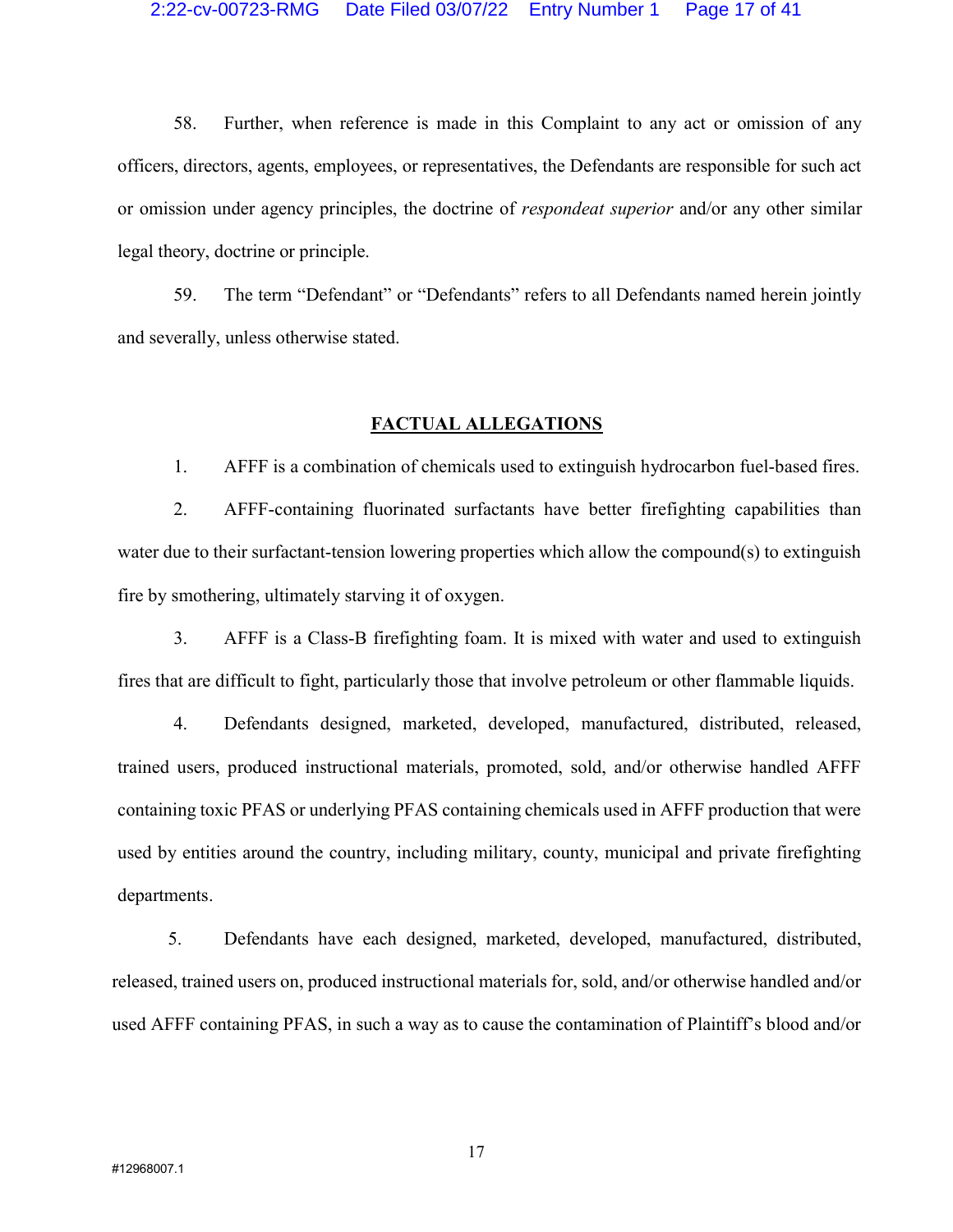## 2:22-cv-00723-RMG Date Filed 03/07/22 Entry Number 1 Page 18 of 41

body with PFAS, and the resultant biopersistence and bioaccumulation of such PFAS in the blood and/or body of Plaintiff.

6. AFFF was introduced commercially in the mid-1960s and rapidly became the primary firefighting foam in the United States and in other parts of the world. It contains PFAS, which are highly fluorinated synthetic chemical compounds whose family include PFOS and PFOA.

7. PFAS are a family of chemical compounds containing fluorine and carbon atoms.

8. PFAS have been used for decades in the manufacture of AFFF. The PFAS family of chemicals is entirely human-made and do not naturally occur or otherwise exist.

9. Prior to commercial development and large-scale manufacture and use of AFFF containing PFAS, no such PFAS had been found or detected in human blood.

## A. AFFF / PFAS Hazardous Effects on Humans

10. AFFF and its components are associated with a wide variety of adverse health effects in humans.

11. Exposure to Defendants' AFFF has been linked to serious medical conditions including, but not limited to, kidney cancer, testicular cancer, liver cancer, testicular tumors, pancreatic cancer, prostate cancer, leukemia, lymphoma, bladder cancer, thyroid disease and infertility.

12. By at least the end of the 1960s, animal toxicity testing performed by Defendants manufacturing and/or using PFAS indicated that exposure to such materials, including at least PFOA, resulted in various adverse health effects among multiple species of laboratory animals, including toxic effects to the liver, testes, adrenals, and other organs and bodily systems.

13. By at least the end of the 1960s, additional research and testing performed by Defendants manufacturing and/or using PFAS indicated that such materials, including at least PFOA,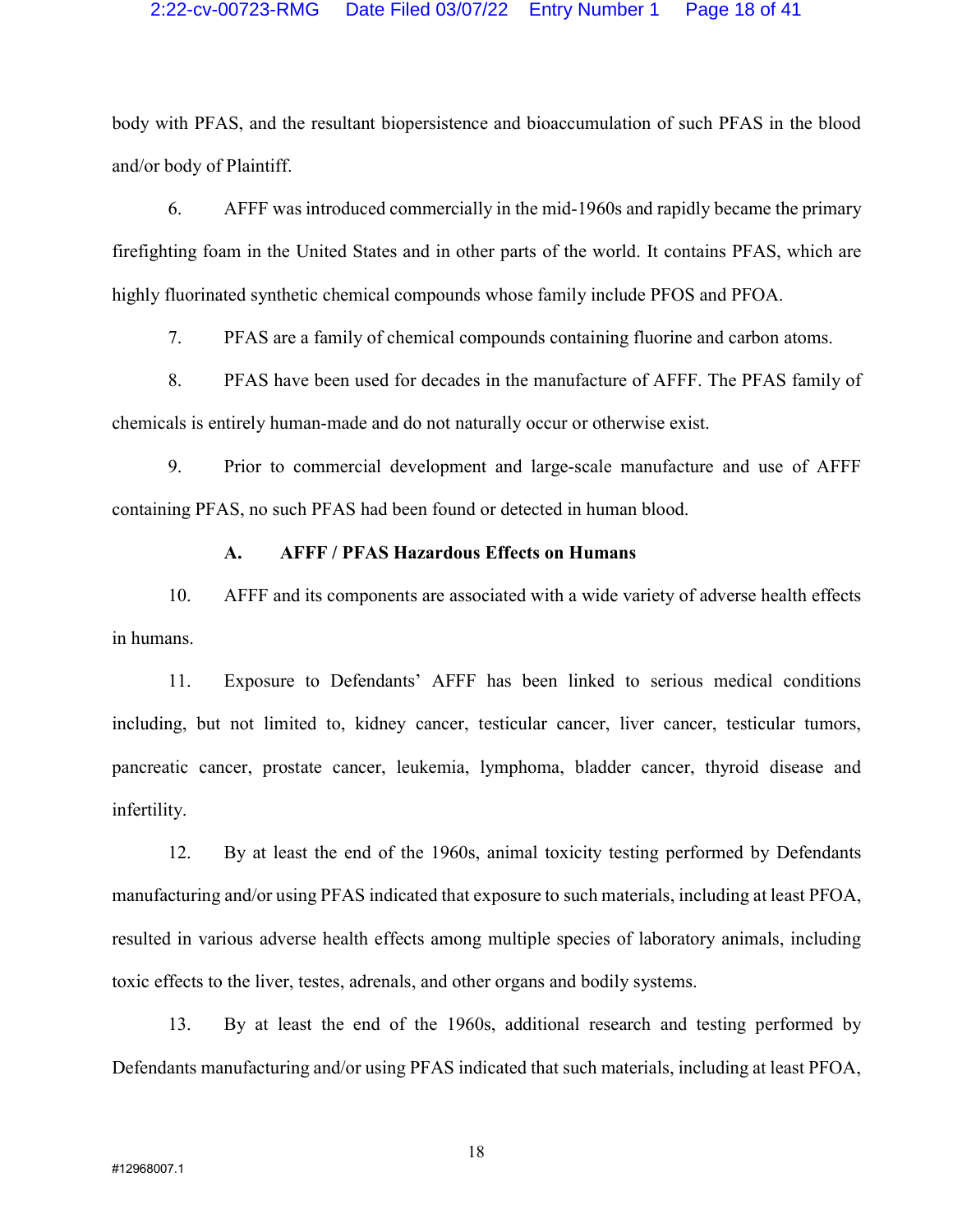#### 2:22-cv-00723-RMG Date Filed 03/07/22 Entry Number 1 Page 19 of 41

because of their unique chemical structure, were resistant to environmental degradation and would persist in the environment essentially unaltered if allowed to enter the environment.

14. By at least the end of the 1970s, additional research and testing performed by Defendants manufacturing and/or using PFAS indicated that one or more such materials, including at least PFOA and PFOS, because of their unique chemical structure, would bind to proteins in the blood of animals and humans exposed to such materials where such materials would remain and persist over long periods of time and would accumulate in the blood/body of the exposed individuals with each additional exposure.

15. By at least the end of the 1980s, additional research and testing performed by Defendants manufacturing and/or using PFAS indicated that at least one such PFAS, PFOA, had caused Leydig cell (testicular) tumors in a chronic cancer study in rats, resulting in at least one such Defendant, DuPont, classifying such PFAS internally as a confirmed animal carcinogen and possible human carcinogen.

16. It was understood by Defendants by at least the end of the 1980s that a chemical that caused cancer in animal studies must be presumed to present a cancer risk to humans, unless the precise mechanism of action by which the tumors were caused was known and would not occur in humans.

17. By at least the end of the 1980s, scientists had not determined the precise mechanism of action by which any PFAS caused tumors. Therefore, scientific principles of carcinogenesis classification mandated Defendants presume any such PFAS material that caused tumors in animal studies could present a potential cancer risk to exposed humans.

18. By at least the end of the 1980s, additional research and testing performed by Defendants manufacturing and/or using PFAS, including at least DuPont, indicated that elevated incidence of certain cancers and other adverse health effects, including elevated liver enzymes and birth defects, had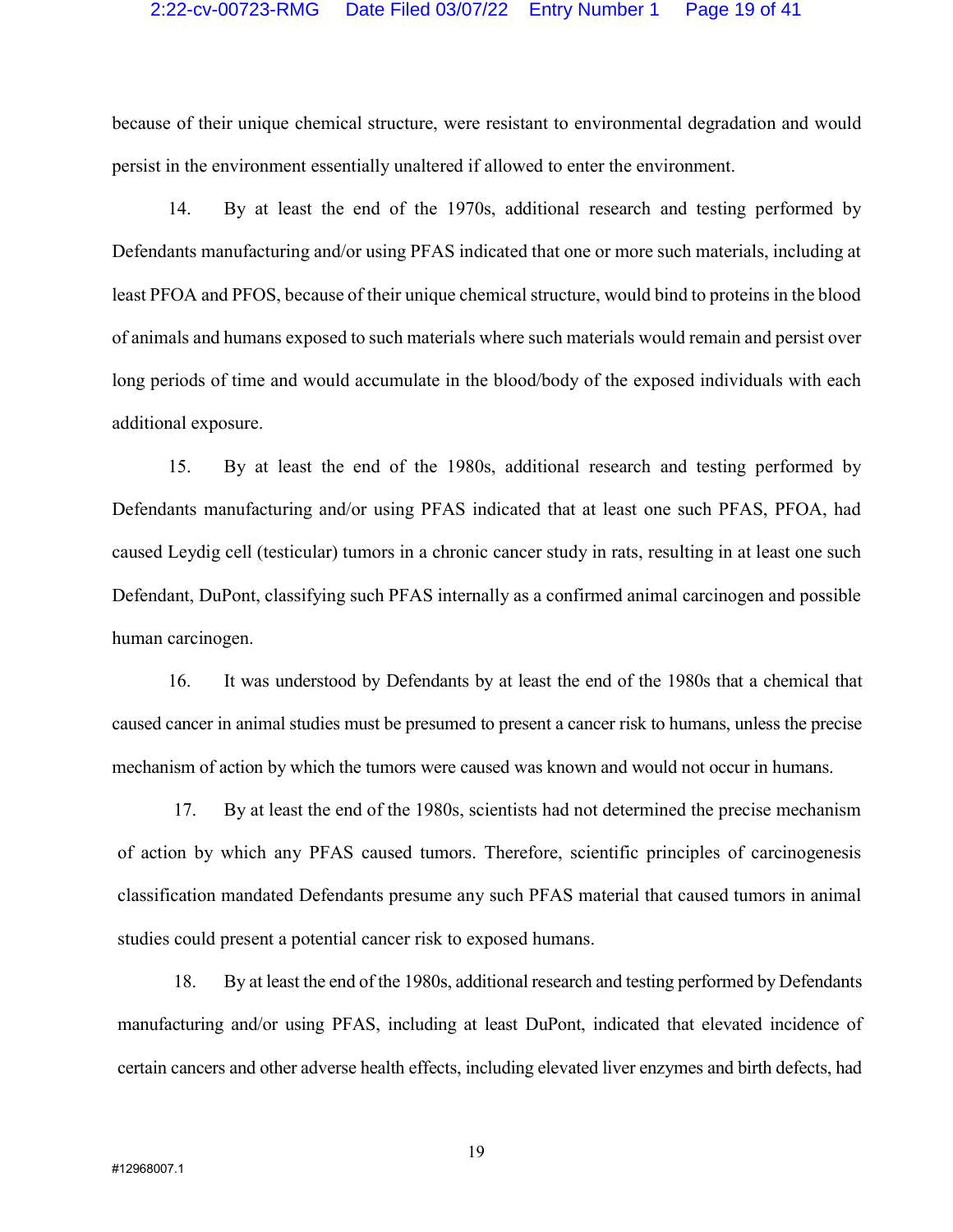### 2:22-cv-00723-RMG Date Filed 03/07/22 Entry Number 1 Page 20 of 41

been observed among workers exposed to such materials, including at least PFOA, but such data was not published, provided to governmental entities as required by law, or otherwise publicly disclosed at the time.

19. By at least the end of the 1980s, Defendants, including at least 3M and DuPont, understood that, not only did PFAS, including at least PFOA and PFOS, get into and persist and accumulate in the human blood and in the human body, but that once in the human body and blood, particularly the longer-chain PFAS, such as PFOS and PFOA, had a long half-life. Meaning that it would take a very long time before even half of the material would start to be eliminated, which allowed increasing levels of the chemicals to build up and accumulate in the blood and/or body of exposed individuals over time, particularly if any level of exposure continued.

20. By at least the end of the 1990s, additional research and testing performed by Defendants manufacturing and/or using PFAS, including at least 3M and DuPont, indicated that at least one such PFAS, PFOA, had caused a triad of tumors (Leydig cell (testicular), liver, and pancreatic) in a second chronic cancer study in rats.

21. By at least the end of the 1990s, the precise mechanism(s) of action by which any PFAS caused each of the tumors found in animal studies had still not been identified, mandating that Defendants continue to presume that any such PFAS that caused such tumors in animal studies could present a potential cancer risk to exposed humans.

22. By at least 2010, additional research and testing performed by Defendants manufacturing and/or using PFAS, including at least 3M and DuPont, revealed multiple potential adverse health impacts among workers exposed to such PFAS, including at least PFOA, such as increased cancer incidence, hormone changes, lipid changes, and thyroid and liver impacts.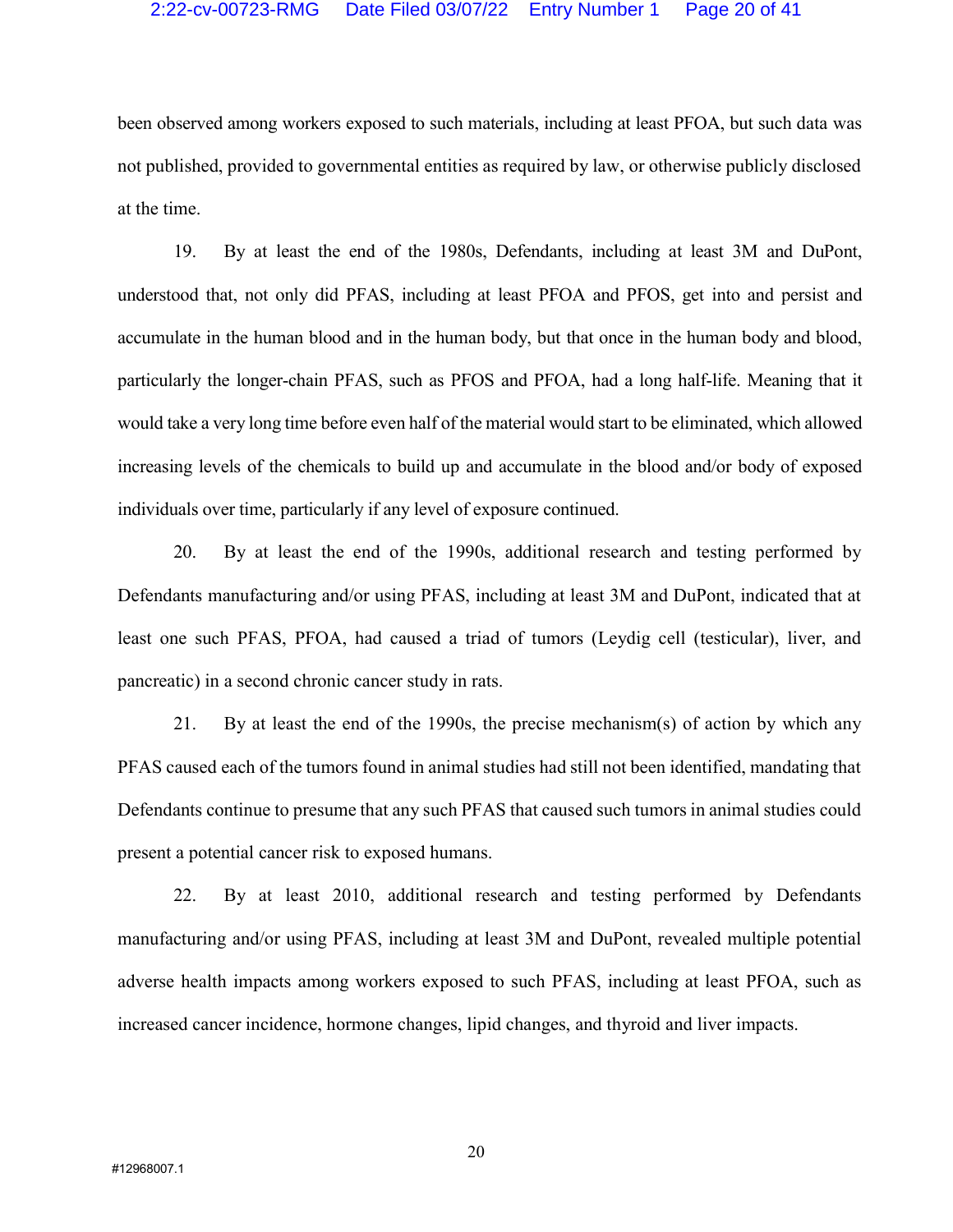23. When the United States Environmental Protection Agency ("USEPA") and other state and local public health agencies and officials first began learning of PFAS exposure in the United States and potential associated adverse health effects, Defendants repeatedly assured and represented to such entities and the public that such exposure presented no risk of harm and were of no significance.

24. After the USEPA and other entities began asking Defendants to stop manufacturing and/or using certain PFAS, Defendants began manufacturing and/or using and/or began making and/or using more of certain other and/or "new" PFAS, including PFAS materials with six or fewer carbons, such as GenX (collectively "Short-Chain PFAS").

25. Defendants manufacturing and/or using Short-Chain PFAS, including at least DuPont and 3M, are aware that one or more such Short-Chain PFAS materials also have been found in human blood.

26. By at least the mid-2010s, Defendants, including at least DuPont and Chemours, were aware that at least one Short-Chain PFAS had been found to cause the same triad of tumors (Leydig (testicular), liver, and pancreatic) in a chronic rat cancer study as had been found in a chronic rat cancer study with a non-Short-Chain PFAS.

27. Research and testing performed by and/or on behalf of Defendants making and/or using Short-Chain PFAS indicates that such Short-Chain PFAS materials present the same, similar, and/or additional risks to human health as had been found in research on other PFAS materials, including cancer risk.

28. Nevertheless, Defendants repeatedly assured and represented to governmental entities and the public (and continue to do so) that the presence of PFAS, including Short-Chain PFAS, in human blood at the levels found within the United States present no risk of harm and is of no legal,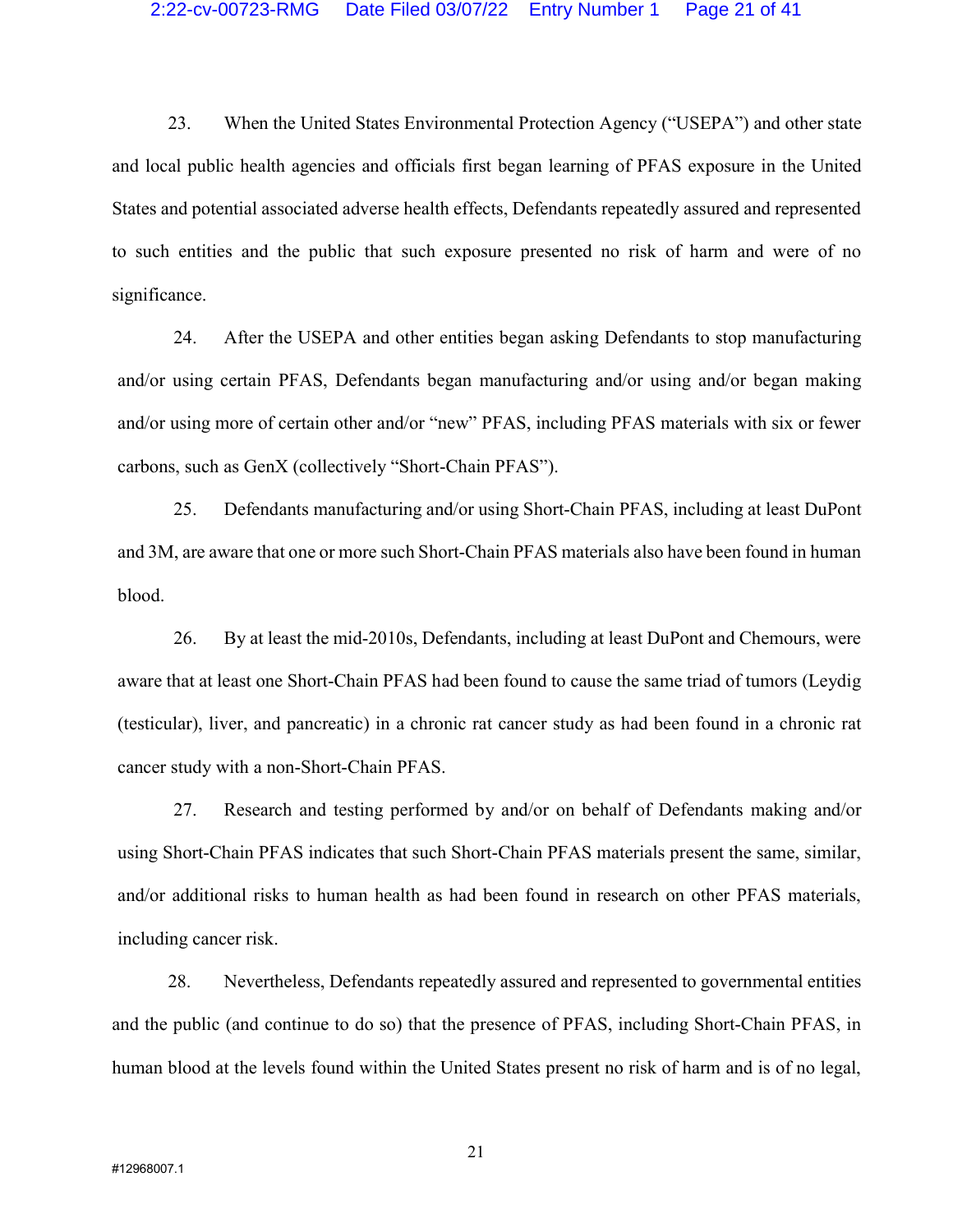### 2:22-cv-00723-RMG Date Filed 03/07/22 Entry Number 1 Page 22 of 41

toxicological, or medical significance of any kind. At all relevant times, Defendants, individually and/or collectively, possessed the resources and ability but have intentionally, purposefully, recklessly, and/or negligently chosen not to fund or sponsor any study, investigation, testing, and/or other research of any kind of the nature that Defendants claim is necessary to confirm and/or prove that the presence of any one and/or combination of PFAS in human blood causes any disease and/or adverse health impact of any kind in humans, presents any risk of harm to humans, and/or is of any legal, toxicological, or medical significance to humans, according to standards Defendants deem acceptable.

29. Even after an independent science panel, known as the "C8 Science Panel," publicly announced in the 2010s that human exposure to 0.05 parts per billion or more of one PFAS, PFOA, had "probable links" with certain human diseases, including kidney cancer, testicular cancer, ulcerative colitis, thyroid disease, preeclampsia, and medically-diagnosed high cholesterol, Defendants repeatedly assured and represented to governmental entities, their customers, and the public (and continue to do so) that the presence of PFAS in human blood at the levels found within the United States presents no risk of harm and is of no legal, toxicological, or medical significance of any kind, and have represented to and assured such governmental entities, their customers, and the public (and continue to do so) that the work of the independent C8 Science Panel was inadequate.

30. At all relevant times, Defendants shared and/or should have shared among themselves all relevant information relating to the presence, biopersistence, and bioaccumulation of PFAS in human blood and associated toxicological, epidemiological, and/or other adverse effects and/or risks.

31. As of the present date, blood serum testing and analysis by Defendants, independent scientific researchers, and/or government entities has confirmed that PFAS materials are clinically demonstrably present in approximately 99% of the current population of the United States.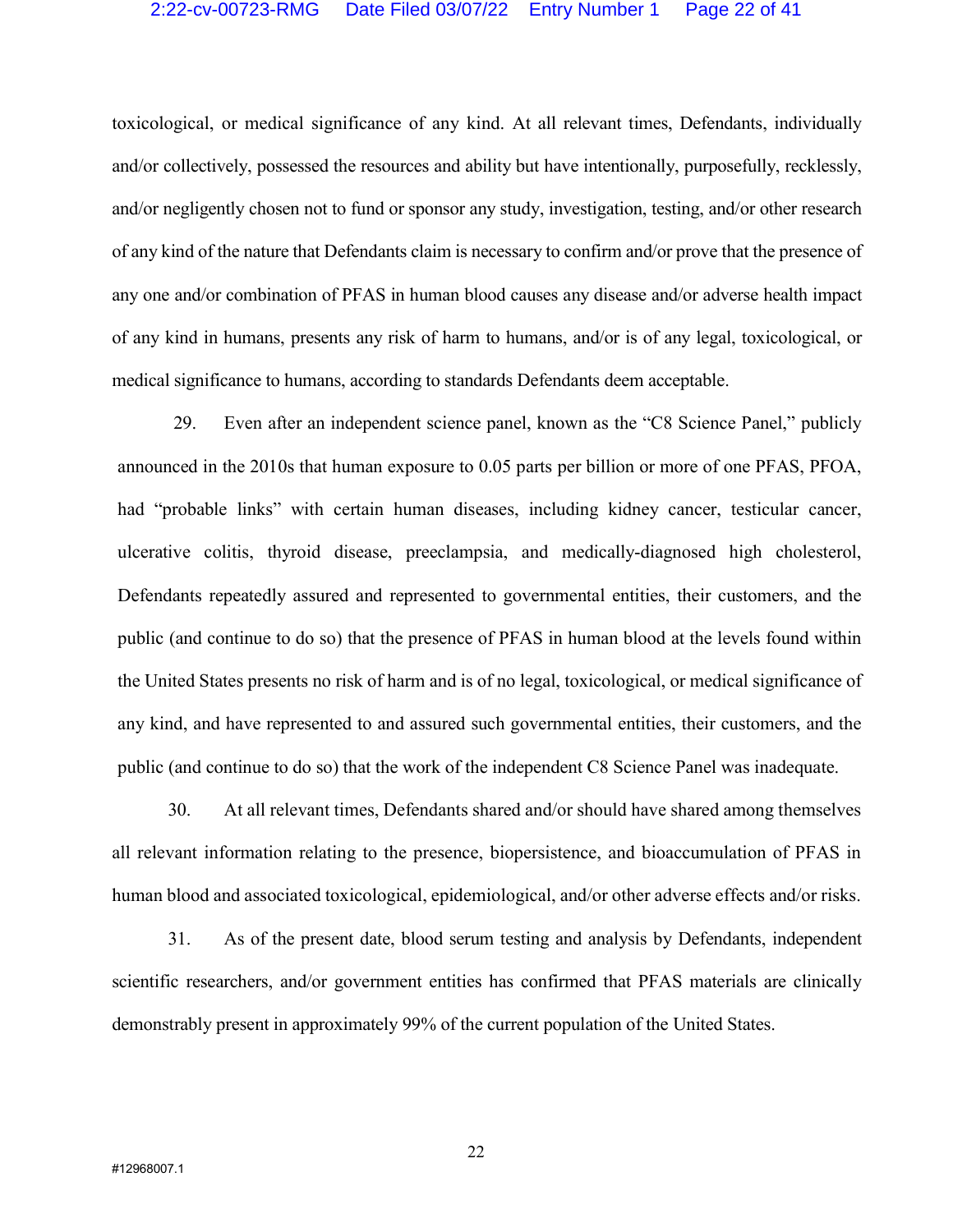#### 2:22-cv-00723-RMG Date Filed 03/07/22 Entry Number 1 Page 23 of 41

32. There is no naturally-occurring "background," normal, and/or acceptable level or rate of any PFAS in human blood, as all PFAS detected and/or present in human blood is present and/or detectable in such blood as a direct and proximate result of the acts and/or omissions of Defendants.

33. At all relevant times, Defendants, through their acts and/or omissions, controlled, minimized, trivialized, manipulated, and/or otherwise influenced the information that was published in peer-review journals, released by any governmental entity, and/or otherwise made available to the public relating to PFAS in human blood and any alleged adverse impacts and/or risks associated therewith, effectively preventing Plaintiff from discovering the existence and extent of any injuries/harm as alleged herein.

34. At all relevant times, Defendants, through their acts and/or omissions, took steps to attack, challenge, discredit, and/or otherwise undermine any scientific studies, findings, statements, and/or other information that proposed, alleged, suggested, or even implied any potential adverse health effects or risks and/or any other fact of any legal, toxicological, or medical significance associated with the presence of PFAS in human blood.

35. At all relevant times, Defendants, through their acts and/or omissions, concealed and/or withheld information from their customers, governmental entities, and the public that would have properly and fully alerted Plaintiff to the legal, toxicological, medical, or other significance and/or risk from having any PFAS material in Plaintiff's blood.

36. At all relevant times, Defendants encouraged the continued and even further increased use of PFAS by their customers and others, including but not limited to the manufacture, use, and release, of AFFF containing PFAS and/or emergency responder protection gear or equipment coated with materials made with or containing PFAS, and tried to encourage and foster the increased and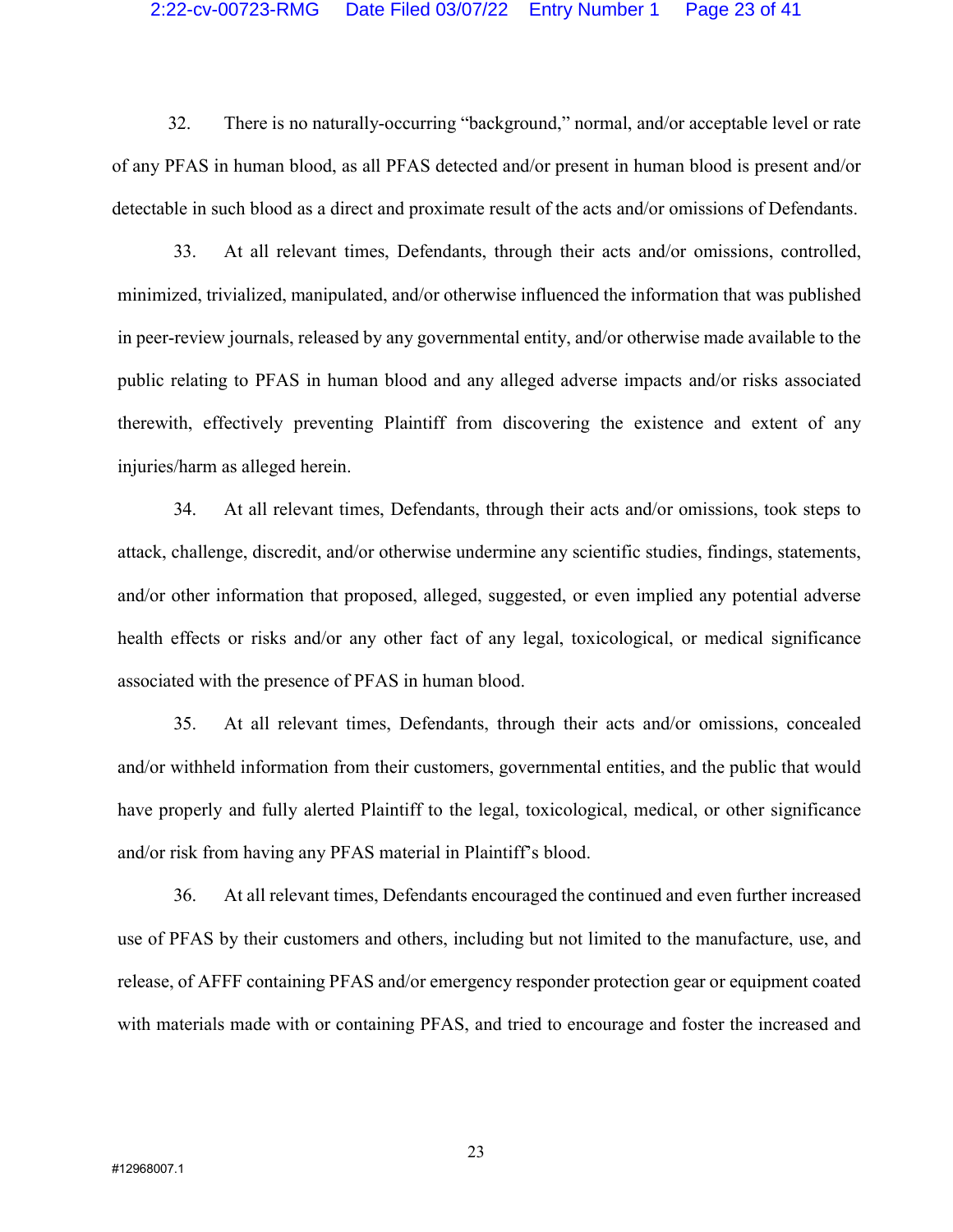#### 2:22-cv-00723-RMG Date Filed 03/07/22 Entry Number 1 Page 24 of 41

further use of PFAS in connection with as many products/uses/and applications as possible, despite knowledge of the toxicity, persistence, and bioaccumulation concerns associated with such activities.

37. To this day, Defendants deny that the presence of any PFAS in human blood, at any level, is an injury or presents any harm or risk of harm of any kind, or is otherwise of any legal, toxicological, or medical significance.

38. To this day, Defendants deny that any scientific study, research, testing, or other work of any kind has been performed that is sufficient to suggest to the public that the presence of any PFAS material in human blood, at any level, is of any legal, toxicological, medical, or other significance.

39. Defendants, to this day, affirmatively assert and represent to governmental entities, their customers, and the public that there is no evidence that any of the PFAS found in human blood across the United States causes any health impacts or is sufficient to generate an increased risk of future disease sufficient to warrant diagnostic medical testing, often referring to existing studies or data as including too few participants or too few cases or incidents of disease to draw any scientifically credible or statistically significant conclusions.

40. Defendants were and/or should have been aware, knew and/or should have known, and/or foresaw or should have foreseen that their design, marketing, development, manufacture, distribution, release, training and response of users, production of instructional materials, sale and/or other handling and/or use of AFFF containing PFAS would result in the contamination of the blood and/or body of Plaintiff with PFAS, and the biopersistence and bioaccumulation of such PFAS in his blood and/or body.

41. Defendants were and/or should have been aware, or knew and/or should have known, and/or foresaw or should have foreseen that allowing PFAS to contaminate the blood and/or body of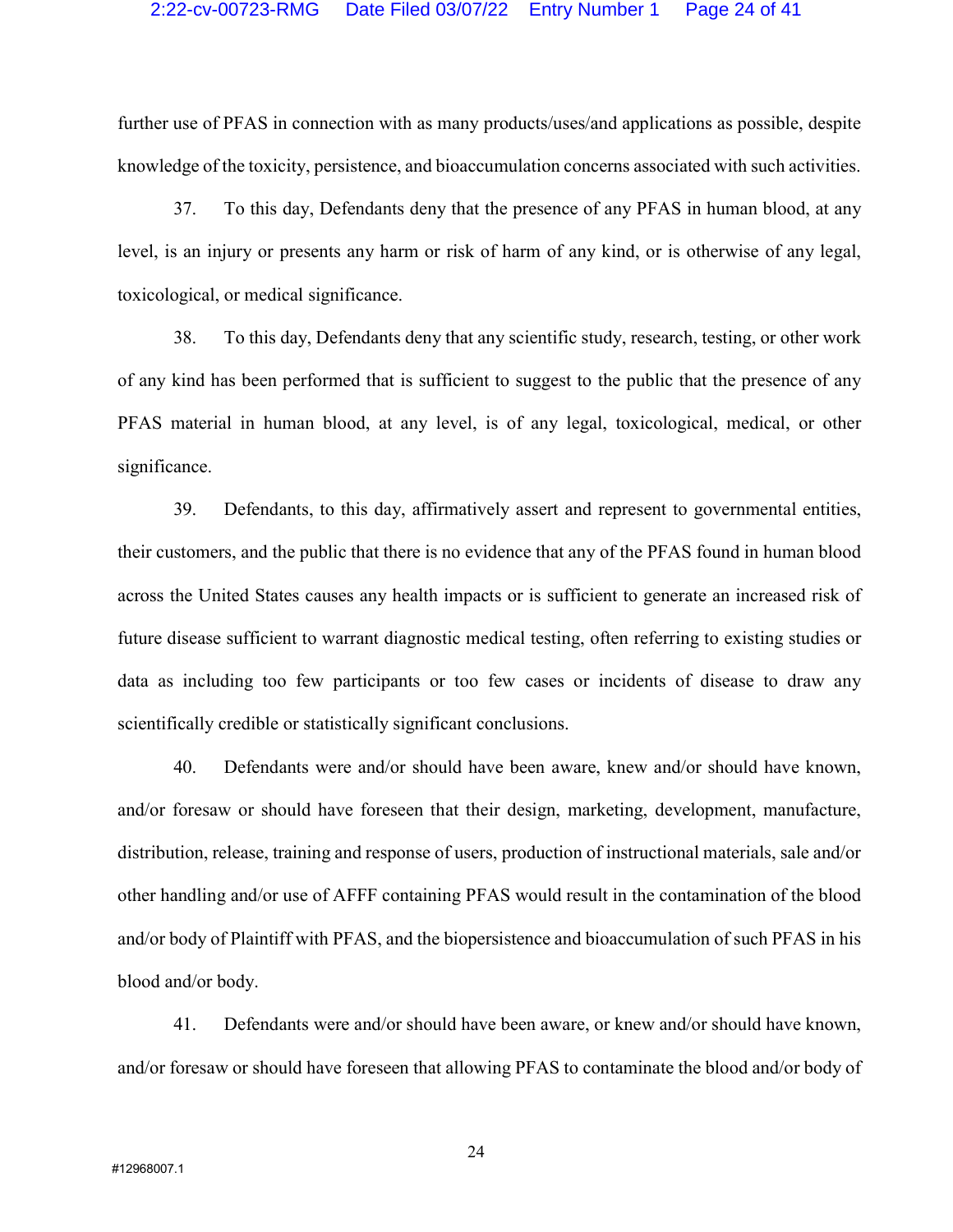#### 2:22-cv-00723-RMG Date Filed 03/07/22 Entry Number 1 Page 25 of 41

Plaintiff would cause injury, irreparable harm, and/or unacceptable risk of such injury and/or irreparable harm to Plaintiff.

42. Defendants did not seek or obtain permission or consent from Plaintiff before engaging in such acts and/or omissions that caused, allowed, and/or otherwise resulted in Plaintiff's exposure to AFFF and the contamination of Plaintiff's blood and/or body with PFAS materials, and resulting biopersistence and bioaccumulation of such PFAS in his blood and/or body.

## B. Defendants' History of Manufacturing and Selling AFFF

43. 3M began producing PFOS and PFOA by electrochemical fluorination in the 1940s. In the 1960s, 3M used its fluorination process to develop AFFF.

44. 3M manufactured, marketed, and sold AFFF from the 1960s to the early 2000s.

45. National Foam and Tyco/Ansul began to manufacture, market, and sell AFFF in the 1970s.

46. Buckeye began to manufacture, market, and sell AFFF in the 2000s.

47. In 2000, 3M announced it was phasing out its manufacture of PFOS, PFOA, and related products, including AFFF. 3M, in its press release announcing the phase out, stated "our products are safe," and that 3M's decision was "based on [its] principles of responsible environment management." 3M further stated that "the presence of these materials at [] very low levels does not pose a human health or environmental risk." In communications with the EPA at that time, 3M also stated that it had "concluded that...other business opportunities were more deserving of the company's energies and attention..."

48. Following 3M's exit from the AFFF market, the remaining Defendants continued to manufacture and sell AFFF that contained PFAS and/or its precursors.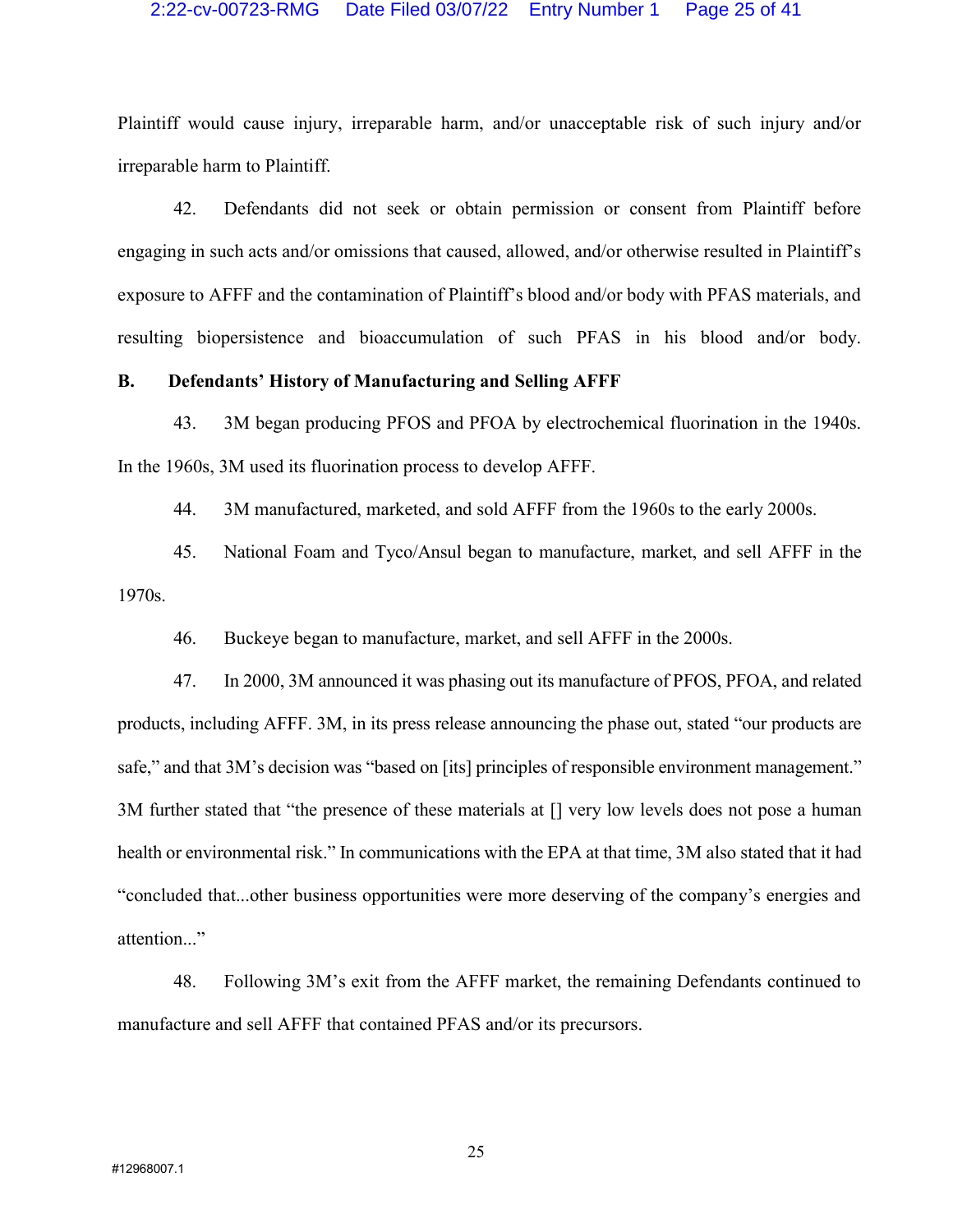#### 2:22-cv-00723-RMG Date Filed 03/07/22 Entry Number 1 Page 26 of 41

49. Defendants knew their customers warehoused large stockpiles of AFFF. In fact, Defendants marketed their AFFF products by touting its shelf-life. Even after Defendants fully understood the toxicity of PFAS, and their impacts to the health of humans following exposure, Defendants concealed the true nature of PFAS. While Defendants phased out production or transitioned to other formulas, they did not instruct their customers that they should not use AFFF that contained PFAS and/or their precursors. Defendants further did not act to get their harmful products off the market.

50. Defendants did not warn public entities, firefighter trainees who they knew would foreseeably come into contact with their AFFF products, or firefighters employed by either civilian and/or military employers that use of and/or exposure to Defendants' AFFF products containing PFAS and/or its precursors would pose a danger to human health

51. Plaintiff directly used, was exposed to, and/or was given AFFF to train with and/or help fight fires on a regular basis.

52. Plaintiff was never informed that AFFF was inherently dangerous or warned about the known health risks associated with AFFF.

53. Plaintiff also never received or was told to use any protective gear to guard against the known dangerous propensities of AFFF.

54. Defendants have known of the health hazards associated with AFFF and/or its compounds for decades and that in their intended and/or common use would harm human health.

55. Information regarding AFFF and its compounds were readily accessible to each of the above-referenced Defendants for decades because each is an expert in the field of AFFF manufacturing and/or the materials needed to manufacture AFFF, and each has detailed information and understanding about the chemical compounds that form AFFF products.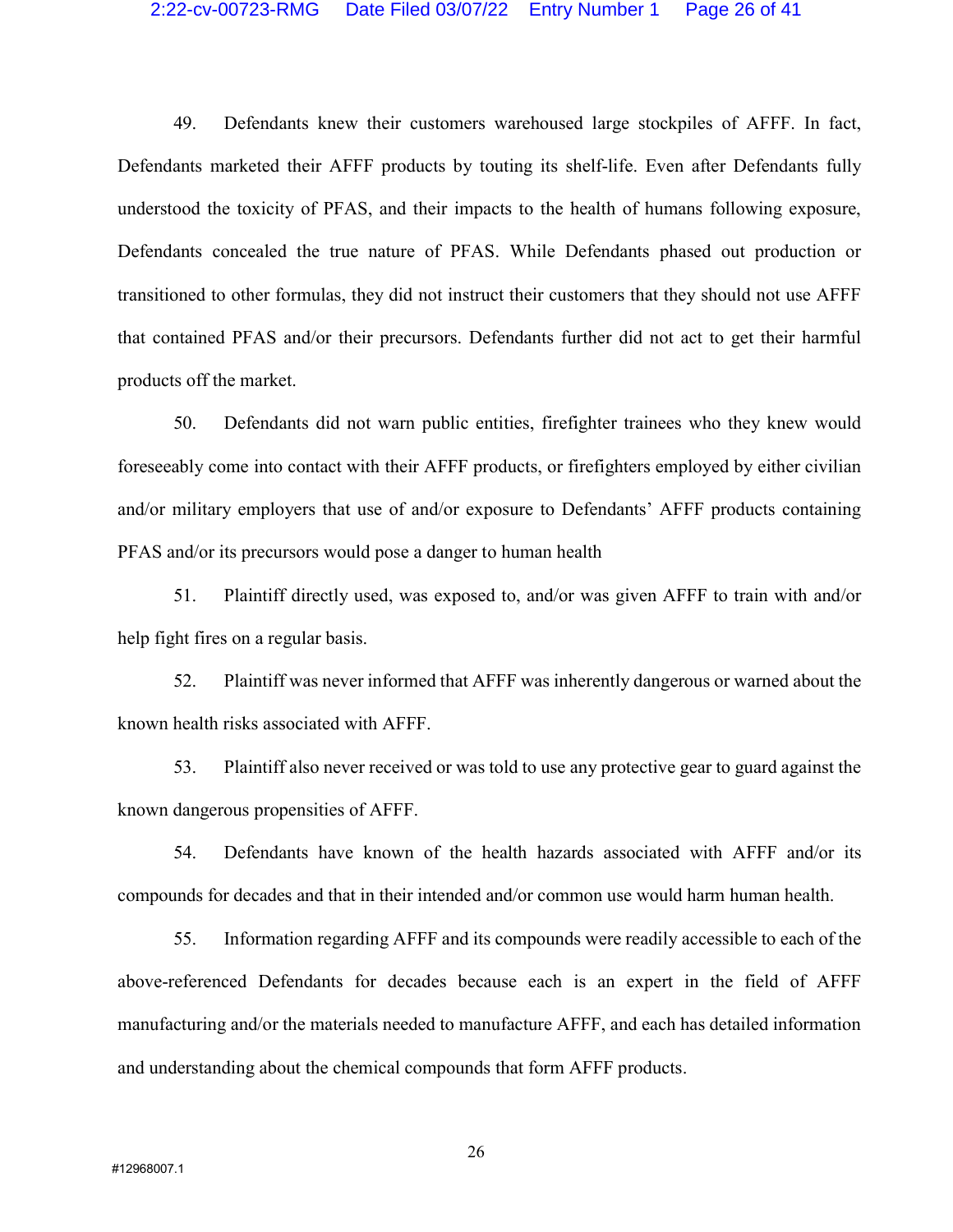#### 2:22-cv-00723-RMG Date Filed 03/07/22 Entry Number 1 Page 27 of 41

56. The Defendants' manufacture, distribution and/or sale of AFFF resulted in the Plaintiff and other individuals who came in contact with the chemical to develop cancer and other serious and/or catastrophic health conditions.

57. The Defendants through their manufacturing, distribution and/or sale of AFFF, and through their involvement and/or participation in the creation of training and instructional materials and activities, knew, foresaw, and/or should have known and/or foreseen that the Plaintiff and those similarly situated would be harmed.

58. The Defendants' products were unreasonably dangerous and the Defendants failed to warn of this danger.

## CAUSES OF ACTION

## COUNT I – NEGLIGENCE

1. Plaintiffs incorporate by reference the allegations contained in the preceding paragraphs, sections and counts of this Complaint as if restated fully herein.

2. Defendants had a duty to individuals, including the Plaintiff, to exercise reasonable ordinary, and appropriate care in the manufacturing, design, labeling, packaging, testing, instruction, warning, selling, marketing, distribution, and training related to the AFFF product.

3. Defendants breached their duty of care and were negligent, grossly negligent, reckless and willful as described herein in the design, manufacture, labeling, warning, instruction, training, selling, marketing, and distribution of the AFFF products or underlying PFAS containing chemicals used in AFFF production in one or more of the following respects:

- a. Failing to design the products so as to avoid an unreasonable risk of harm to individuals, including the Plaintiff;
- b. Failing to use reasonable care in the testing of the products so as to avoid an unreasonable risk of harm to individuals, including the Plaintiff;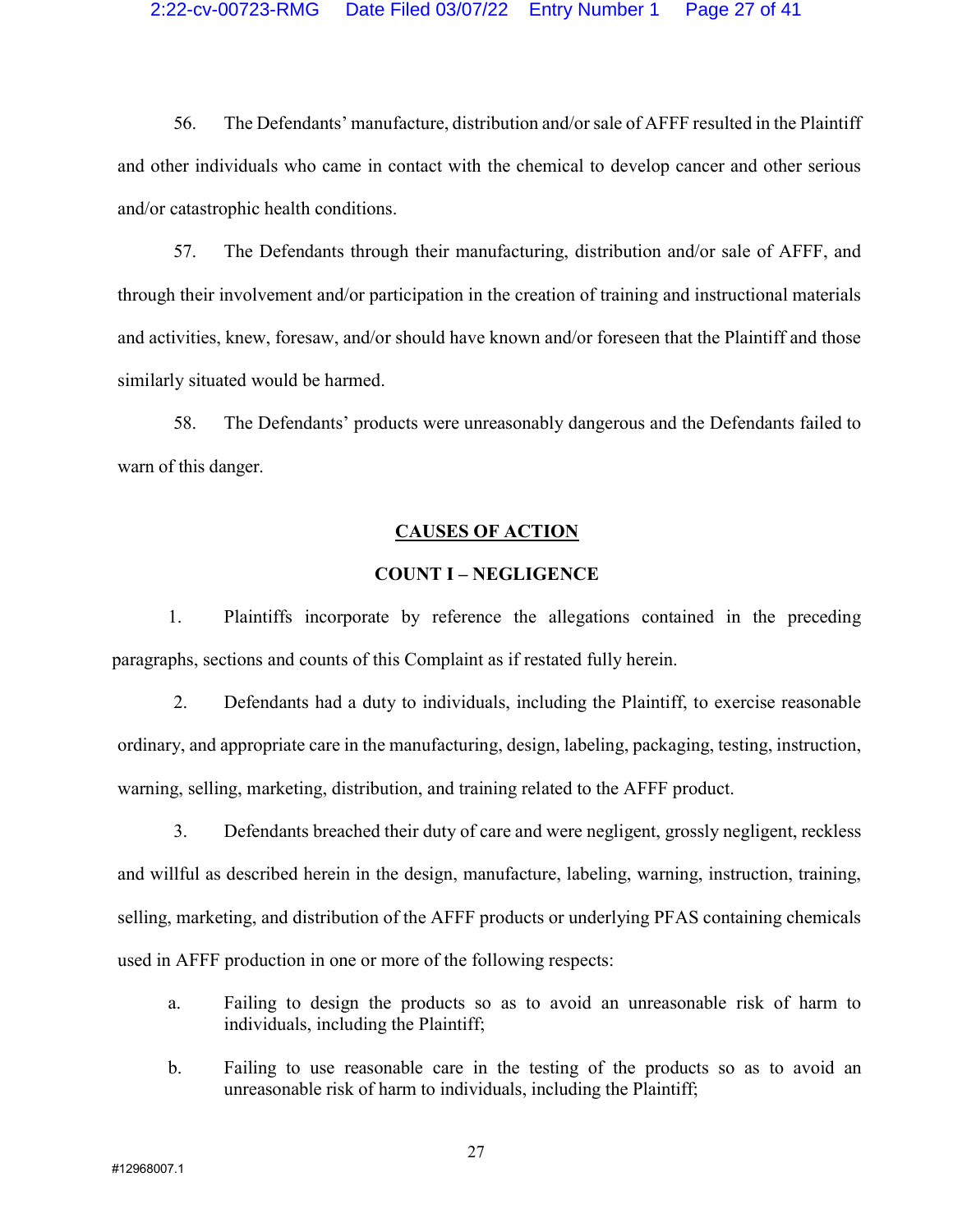- c. Failing to use appropriate care in inspecting the products so as to avoid an unreasonable risk of harm to individuals, including the Plaintiff;
- d. Failing to use appropriate care in instructing and/or warning the public as set forth herein of risks associated with the products, so as to avoid unreasonable risk of harm to individuals, including the Plaintiff;
- e. Failing to use reasonable care in marketing, promoting, and advertising the products so as to avoid unreasonable risk of harm to individuals, including the Plaintiff;
- f. Otherwise negligently or carelessly designing, manufacturing, marketing, distributing, warning; and
- g. In selling and or distributing a product which was inherently dangerous to the public.

4. As a direct and proximate result of Defendants' negligence, the Plaintiff has been injured, sustained severe and permanent pain, suffering, disability, impairment, loss of enjoyment of life, loss of care, comfort, economic loss and damages including, but not limited to medical expenses, lost income, and/or other damages.

WHEREFORE, Plaintiffs demands judgment against the Defendants for actual, compensatory, consequential, and punitive damages, together with the costs of this action, and for such other and further relief as this Court may deem fit, just, and proper.

## COUNT II – BATTERY

1. Plaintiffs incorporate by reference the allegations contained in the preceding paragraphs, sections and counts of this Complaint as if restated fully herein.

2. At all relevant times, Defendants possessed knowledge that the AFFF containing PFAS which they designed, engineered, manufactured, fabricated, sold, handled, released, trained users on, produced instructional materials for, used, and/or distributed were bio- persistent, bioaccumulative, toxic, potentially carcinogenic, and/or otherwise harmful/injurious and that their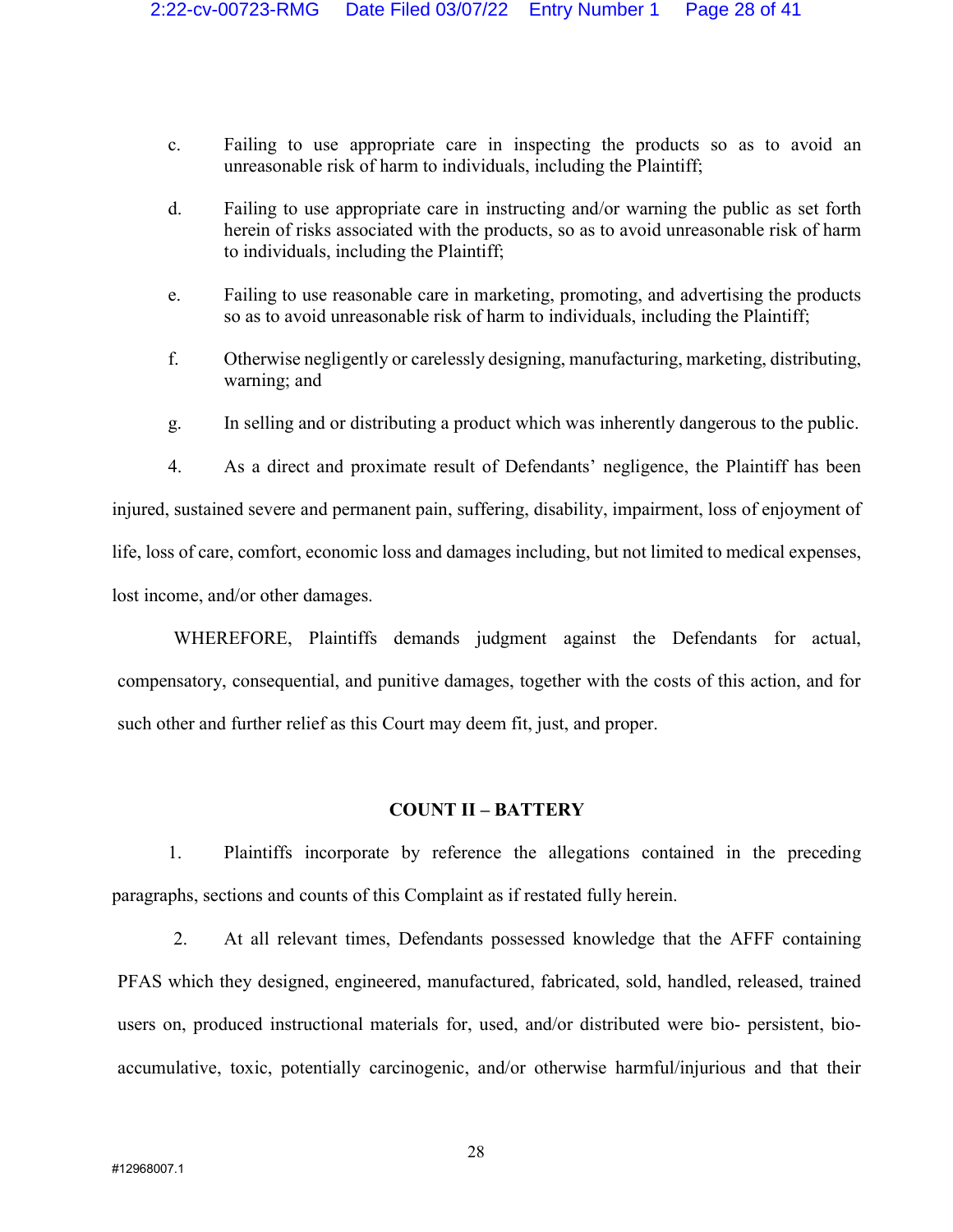### 2:22-cv-00723-RMG Date Filed 03/07/22 Entry Number 1 Page 29 of 41

continued manufacture, use, sale, handling, release, and distribution would result in Plaintiff having PFAS in Plaintiff's blood, and the biopersistence and bioaccumulation of such PFAS in Plaintiff's blood.

3. However, despite possessing such knowledge, Defendants knowingly, purposefully, and/or intentionally continued to engage in such acts and/or omissions, including but not limited to all such acts and/or omissions described in this Complaint, that continued to result in Plaintiff accumulating PFAS in Plaintiff's blood and/or body, and such PFAS persisting and accumulating in Plaintiff's blood and/or body.

4. Defendants did not seek or obtain permission or consent from Plaintiff to put or allow PFAS materials into Plaintiff's blood and/or body, or to persist in and/or accumulate in Plaintiff's blood and/or body.

5. Entry into, persistence in, and accumulation of such PFAS in Plaintiff's body and/or blood without permission or consent is an unlawful and harmful and/or offensive physical invasion and/or contact with Plaintiff's person and unreasonably interferes with Plaintiff's rightful use and possession of Plaintiff's blood and/or body.

6. At all relevant times, the PFAS present in the blood of Plaintiff originated from Defendants' acts and/or omissions.

7. Defendants continue to knowingly, intentionally, and/or purposefully engage in acts and/or omissions that result in the unlawful and unconsented-to physical invasion and/or contact with Plaintiff that resulted in persisting and accumulating levels of PFAS in Plaintiff's blood.

8. Plaintiff, and any reasonable person, would find the contact at issue harmful and/or offensive.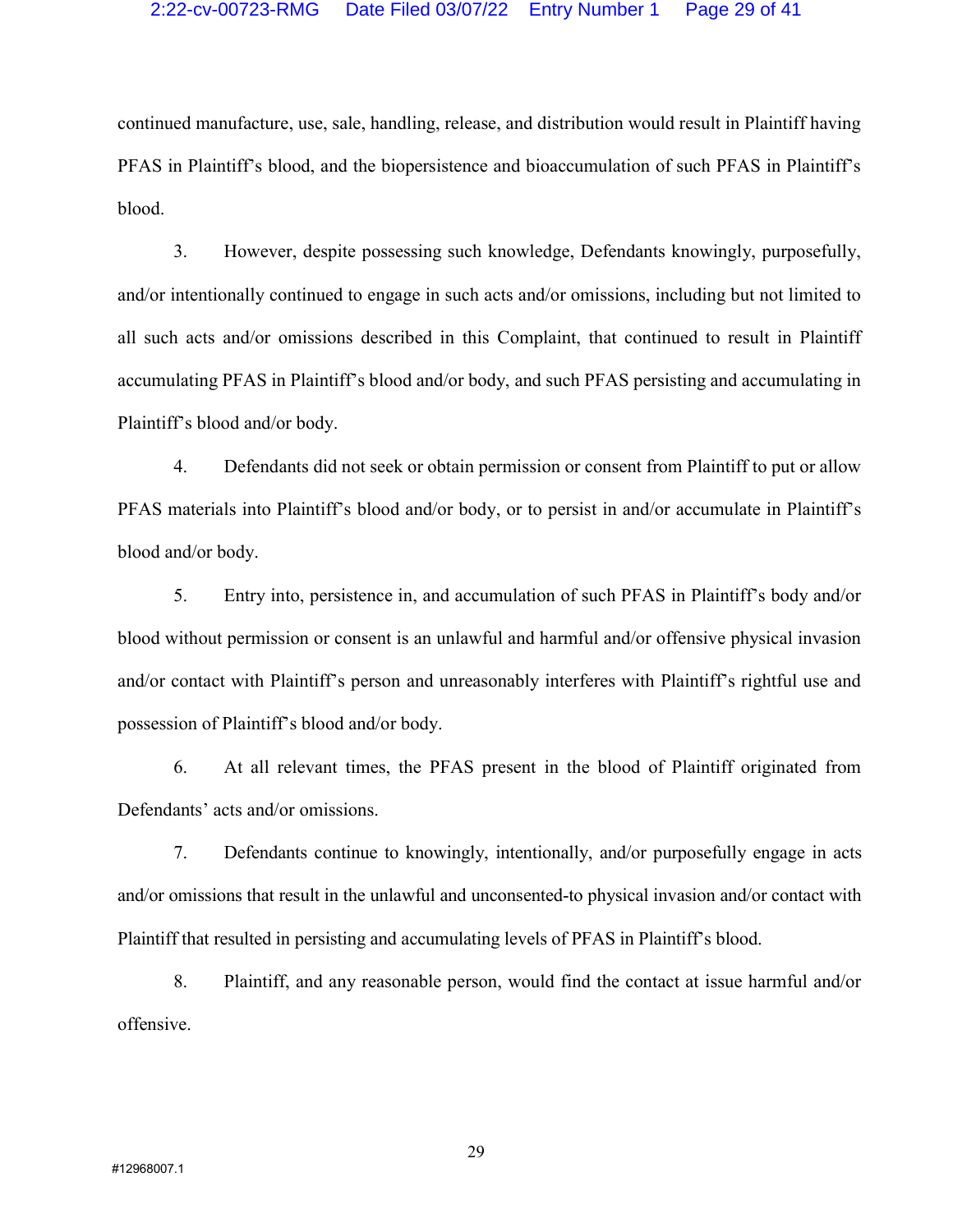### 2:22-cv-00723-RMG Date Filed 03/07/22 Entry Number 1 Page 30 of 41

9. Defendants acted intentionally with the knowledge and/or belief that the contact, presence and/or invasion of PFAS with, onto and/or into Plaintiff's blood serum, including its persistence and accumulation in such serum, was substantially certain to result from those very acts and/or omissions.

10. Defendants' intentional acts and/or omissions resulted directly and/or indirectly in harmful contact with Plaintiff's blood and/or body.

11. The continued presence, persistence, and accumulation of PFAS in the blood and/or body of Plaintiff is offensive, unreasonable, and/or harmful, and thereby constitutes a battery.

12. The presence of PFAS in the blood and/or body of Plaintiff altered the structure and/or function of such blood and/or body parts and resulted in cancer.

13. As a direct and proximate result of Defendants' negligence, the Plaintiff has been injured, sustained severe and permanent pain, suffering, disability, impairment, loss of enjoyment of life, loss of care, comfort, economic loss and damages including, but not limited to medical expenses, lost income, and/or other damages.

WHEREFORE, Plaintiffs, demands judgment against the Defendants for actual, compensatory, consequential, and punitive damages, together with the costs of this action, and for such other and further relief as this Court may deem fit, just, and proper.

#### COUNT III – INADEQUATE WARNING

1. Plaintiffs incorporate by reference the allegations contained in the preceding paragraphs, sections and counts of this Complaint as if restated fully herein.

- 2. Defendants knew or should have known:
	- a) exposure to AFFF containing PFAS was hazardous to human health;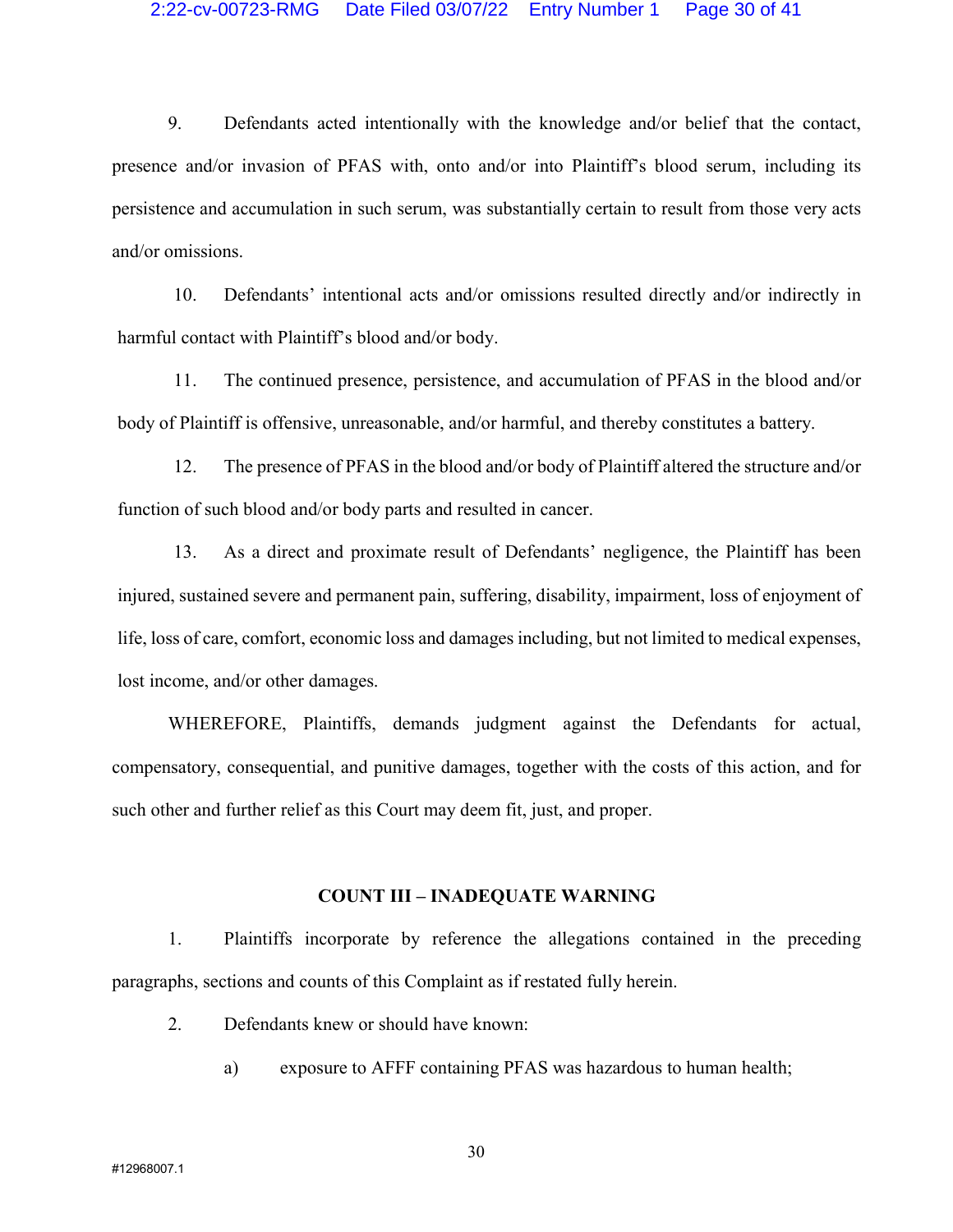- b) the manner in which they were designing, marketing, developing, manufacturing, distributing, releasing, training, instructing, promoting, and selling AFFF containing PFAS was hazardous to human health; and
- c) the manner in which they were designing, marketing, developing, manufacturing, marketing, distributing, releasing, training, instructing, promotion and selling AFFF containing PFAS would result in the contamination of Plaintiff's blood and/or body as a result of exposure.
- 3. Defendants had a duty to warn of the hazards associated with AFFF containing PFAS

entering the blood and/or body of Plaintiff because they knew of the dangerous, hazardous, and toxic properties of AFFF containing PFAS. Defendants failed to provide sufficient warning to purchasers that the use of their AFFF products would cause PFAS to be released and cause the exposure and bioaccumulation of these toxic chemicals in the blood and/or body of Plaintiff.

4. Adequate instructions and warnings on the AFFF containing PFAS could have reduced or avoided these foreseeable risks of harm and injury to Plaintiff. If Defendants provided adequate warnings:

- a) Plaintiff could have and would have taken measures to avoid or lessen exposure; and
- b) end users and governments could have taken steps to reduce or prevent the release of PFASs into the blood and/or body of Plaintiff. Defendants' failure to warn was a direct and proximate cause of Plaintiff's injuries from PFAS that came from the use, storage, and disposal of AFFF containing PFAS. Crucially, Defendants' failure to provide adequate and sufficient warnings for the AFFF containing PFAS they designed, marketed, manufactured, distributed, released, promoted, and sold renders the AFFF a defective product.

5. Defendants were negligent in their failure to provide Plaintiff with adequate warnings or instruction that the use of their AFFF products would cause PFAS to be released into the blood and/or body of Plaintiff. As a result of Defendants' conduct and the resulting contamination, Plaintiff suffered severe personal injuries by exposure to AFFF containing PFAS.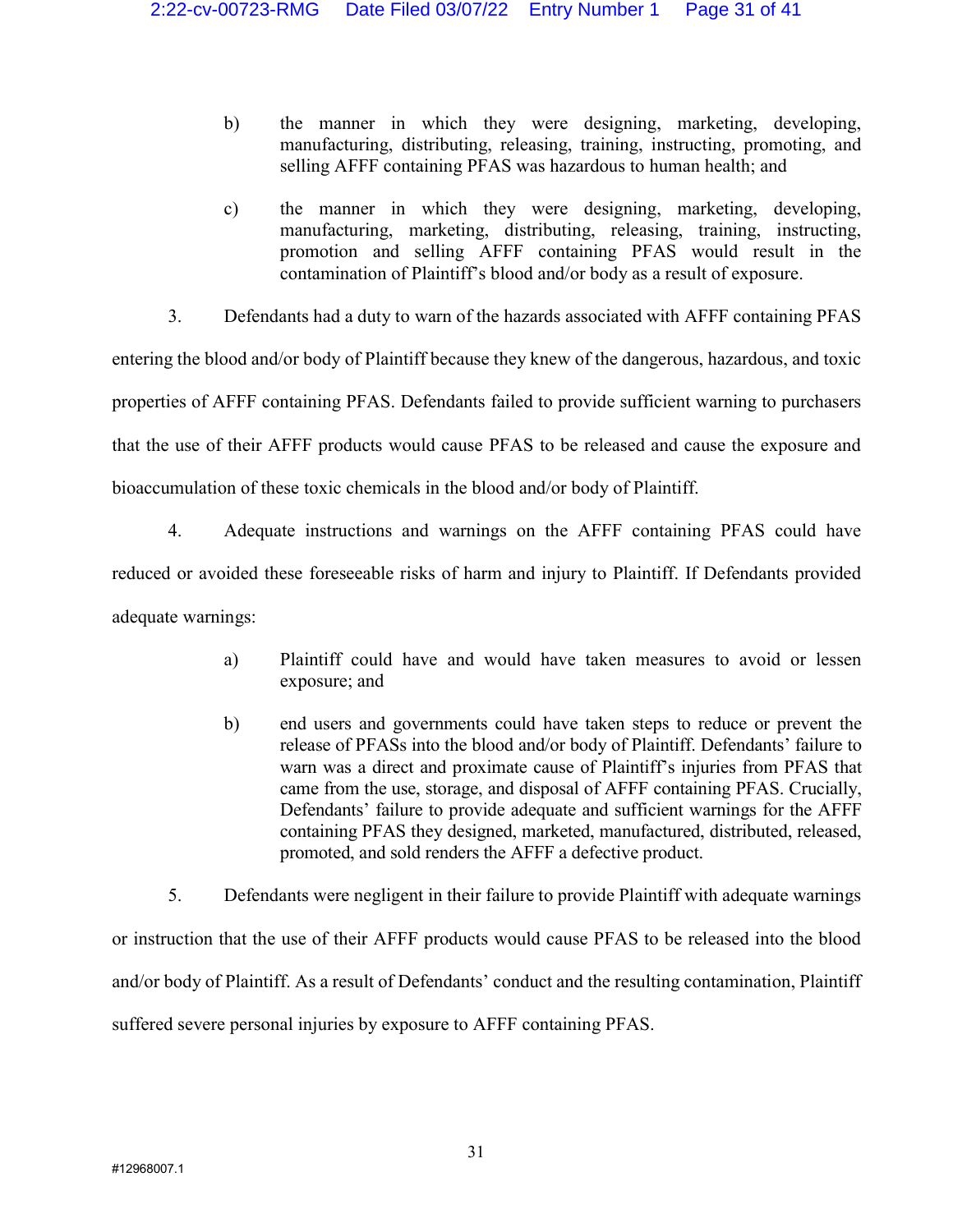6. Defendants' negligent failure to warn directly and proximately caused the harm to and damages suffered by Plaintiff.

WHEREFORE, Plaintiffs demand judgment against the Defendants for actual, compensatory, consequential, and punitive damages, together with the costs of this action, and for such other and further relief as this Court may deem fit, just, and proper.

# COUNT IV – DESIGN DEFECT

1. Plaintiffs incorporate by reference the allegations contained in the preceding paragraphs, sections and counts of this Complaint as if restated fully herein.

- 2. Defendants knew or should have known:
	- a) exposure to AFFF containing PFAS is hazardous to human health;
	- b) the manner in which AFFF containing PFAS was designed, manufactured, marketed, distributed, and sold was hazardous to human health; and
	- c) the manner in which AFFF containing PFAS was designed, manufactured, marketed, distributed, and could and would release PFAS into Plaintiff and cause the exposure and bioaccumulation of these toxic and poisonous chemicals in the blood and/or body of Plaintiff.

3. Knowing of the dangerous and hazardous properties of the AFFF containing PFAS, Defendants could have designed, manufactured, marketed, distributed, and sold alternative designs or formulations of AFFF that did not contain hazardous and toxic PFAS. These alternative designs and formulations were already available, practical, and technologically feasible. The use of these alternative designs would have reduced or prevented reasonably foreseeable harm to Plaintiff caused by the Defendants' design, manufacture, marketing, distribution, and sale of AFFF containing hazardous and toxic PFAS.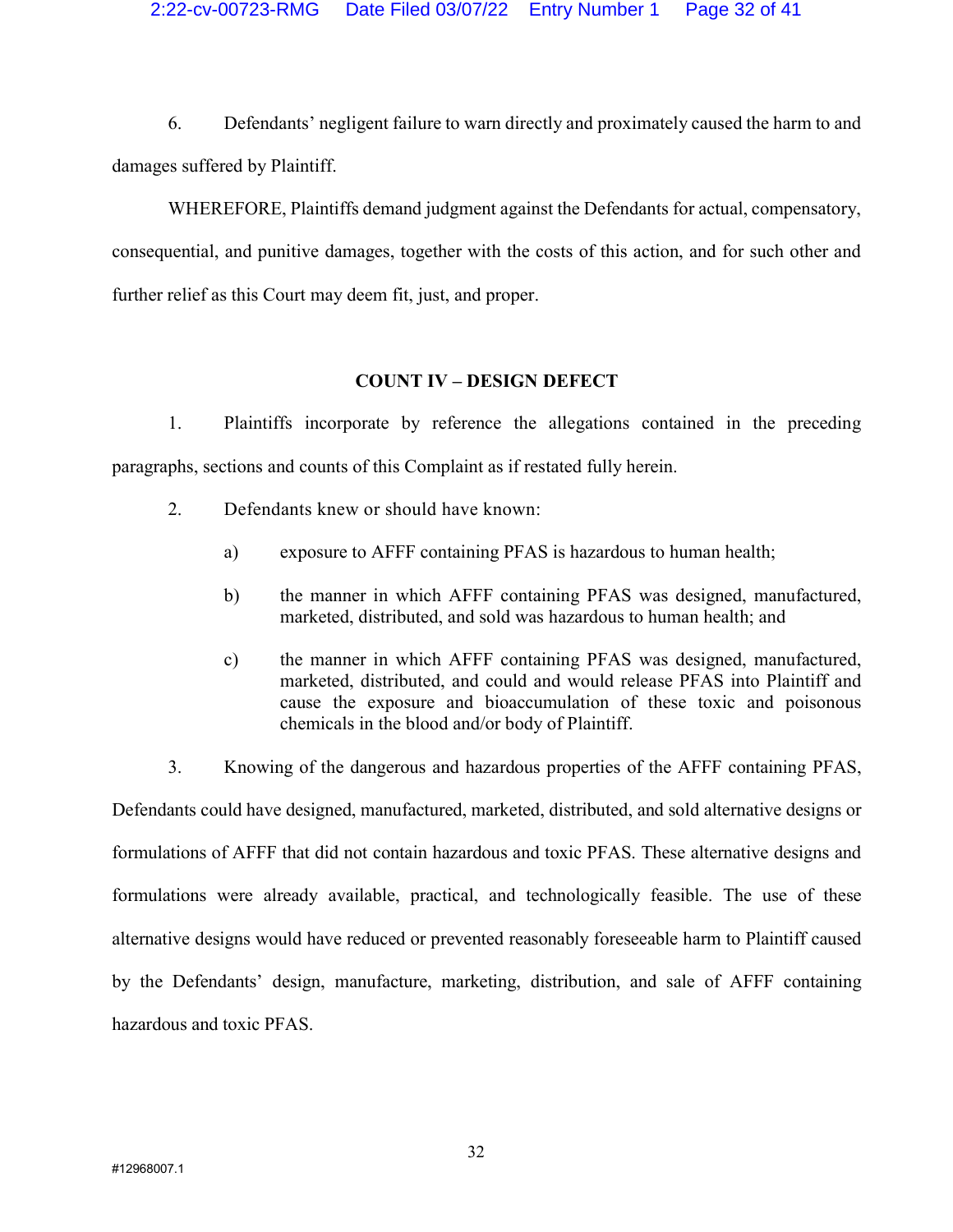#### 2:22-cv-00723-RMG Date Filed 03/07/22 Entry Number 1 Page 33 of 41

4. The AFFF containing PFAS that was designed, manufactured, marketed, distributed, and sold by the Defendants was so hazardous, toxic, and dangerous to human health that the act of designing, formulating, manufacturing, marketing, distributing, and selling this AFFF was unreasonably dangerous under the circumstances.

5. The AFFF designed, formulated, manufactured, marketed, distributed, and sold by Defendants was defectively designed and the foreseeable risk of harm could and would have been reduced or eliminated by the adoption of a reasonable alternative design that was not unreasonably dangerous. Defendants' defective design and formulation of AFFF containing PFAS was a direct and proximate cause of the contamination of the blood and/or body of Plaintiff and the persistence and accumulation of PFAS in Plaintiff's blood and/or body.

6. Defendants' defective design and formulation of AFFF containing PFAS caused the contamination described herein resulting in personal injuries to Plaintiff, Billie Sanders. As a direct result of the harm and injury caused by Defendants' defective design and the contamination described herein, Plaintiff has been exposed to AFFF containing PFAS and other toxic substances and has developed cancer.

7. Defendants' negligent failure to design a reasonably safe product directly and proximately caused the harm to and damages suffered by Plaintiff.

WHEREFORE, the Plaintiffs, demand judgment against the Defendants for actual, compensatory, consequential, and punitive damages, together with the costs of this action, and for such other and further relief as this Court may deem fit, just, and proper.

## COUNT V – STRICT LIABILITY (STATUTORY)

1. Plaintiffs incorporate by reference the allegations contained in the preceding paragraphs, sections and counts of this Complaint as if restated fully herein.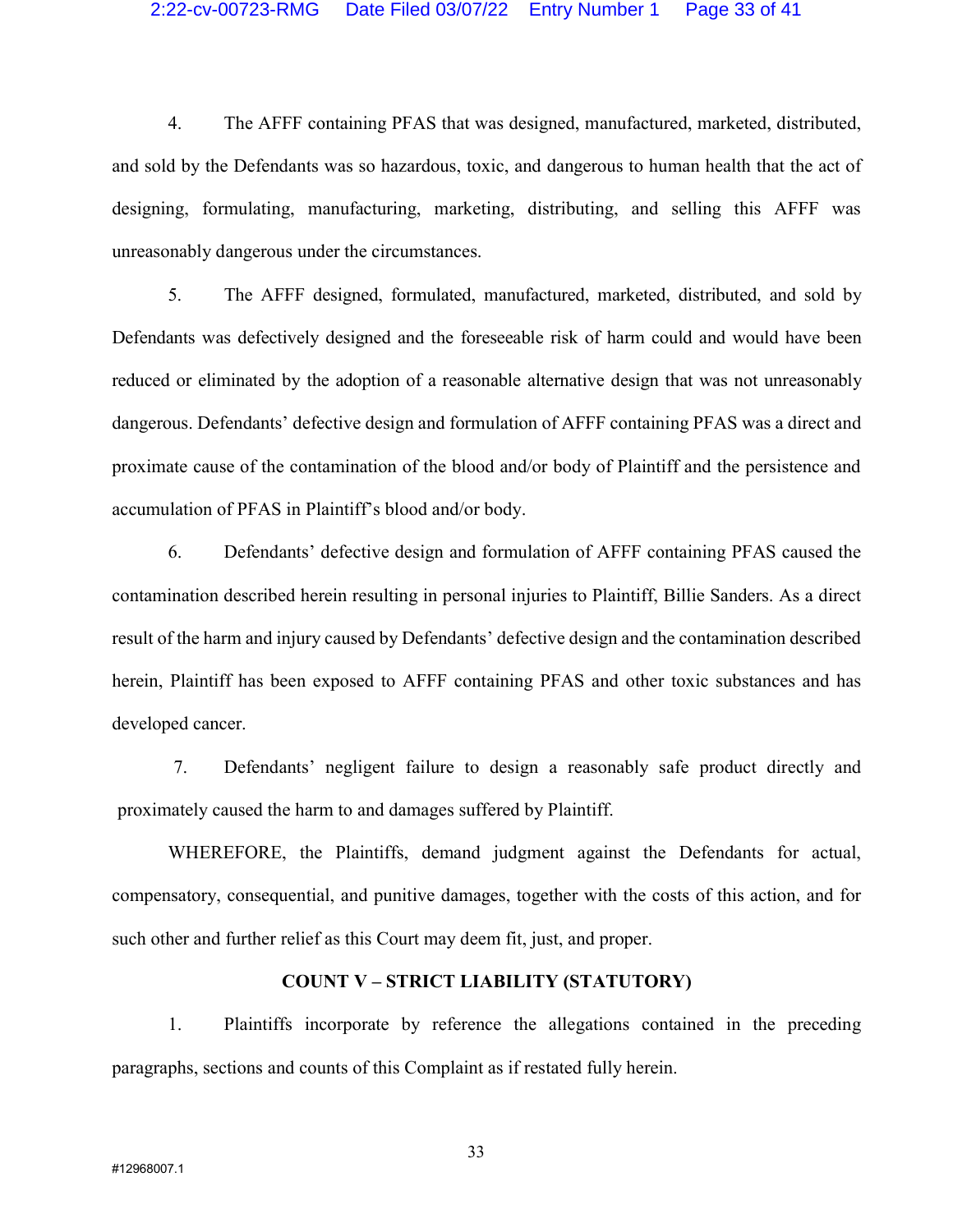### 2:22-cv-00723-RMG Date Filed 03/07/22 Entry Number 1 Page 34 of 41

2. Plaintiff asserts any and all remedies available under statutory causes of action from Plaintiffs' state for strict liability against each Defendant.

3. The Defendants were engaged in designing, manufacturing, marketing, selling, and distribution of AFFF.

4. AFFF was in a defective condition and unreasonably dangerous to users and/or consumers when designed, manufactured, marketed, sold, and/or distributed to the public by the Defendants.

5. As a direct and proximate result of the Defendants products' aforementioned defects, the Plaintiff has been injured, sustained severe and permanent pain, suffering, disability, impairment, loss of enjoyment of life, loss of care, comfort, economic loss and damages including, but not limited to medical expenses, lost income, and other damages.

6. The Defendants are strictly liable in tort to the Plaintiff for their wrongful conduct.

WHEREFORE, Plaintiffs demand judgment against the Defendants for actual, compensatory, consequential, and punitive damages, together with the costs of this action, and for such other and further relief as this Court may deem fit, just, and proper.

## COUNT VI – STRICT LIABILITY (RESTATEMENT)

1. Plaintiffs incorporate by reference the allegations contained in the preceding paragraphs, sections and counts of this Complaint as if restated fully herein.

2. Plaintiffs bring strict product liability claims under the common law, Section 402A of the Restatement of Torts (Second), and/or Restatement of Torts (Third) against Defendants.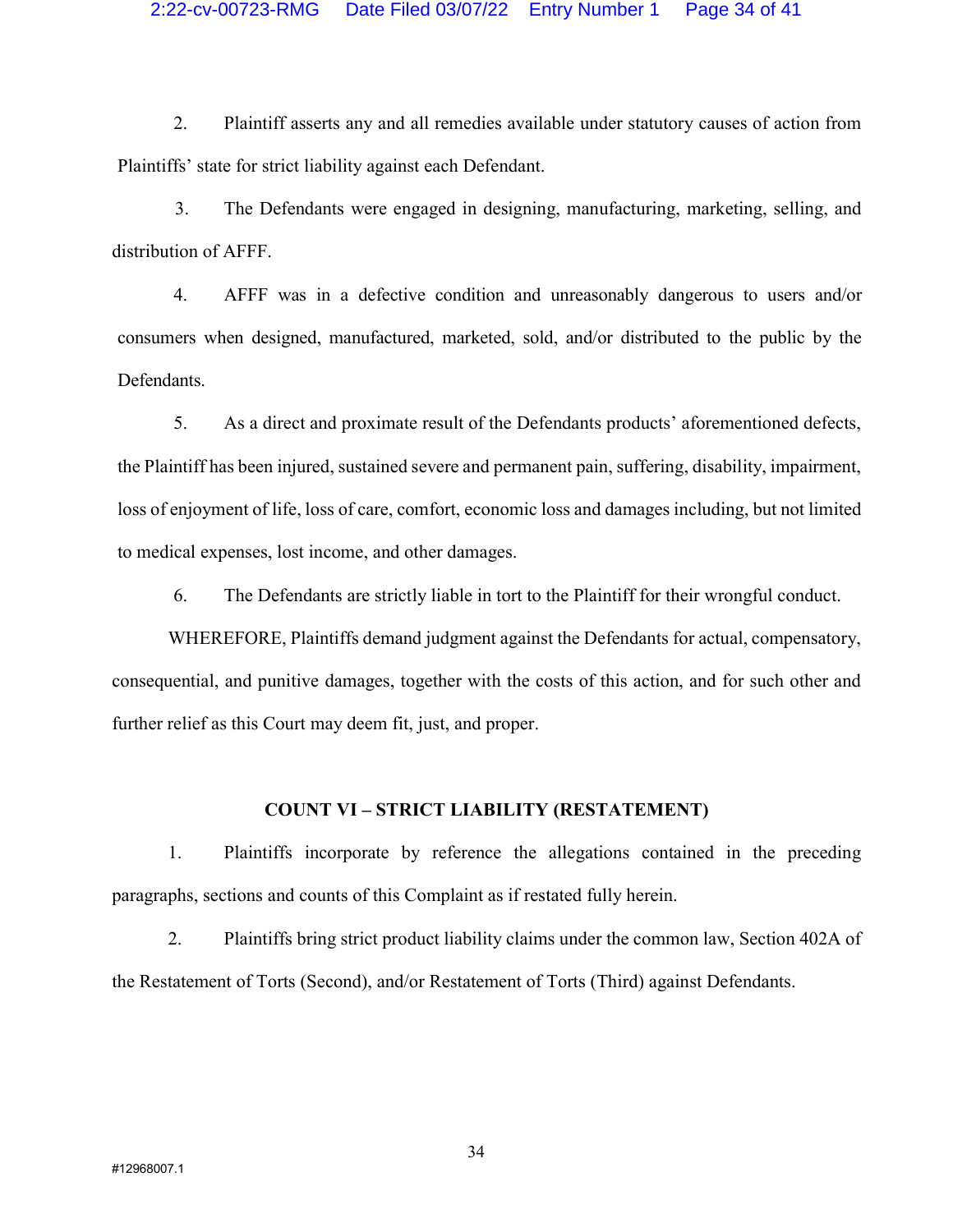#### 2:22-cv-00723-RMG Date Filed 03/07/22 Entry Number 1 Page 35 of 41

3. As designed, manufactured, marketed, tested, assembled, equipped, distributed and/or sold by the Defendants the AFFF product was in a defective and unreasonably dangerous condition when put to reasonably anticipated use to foreseeable consumers and users, including the Plaintiff.

4. The Defendants had available reasonable alternative designs which would have made the AFFF product safer and would have most likely prevented the injuries and damages to the Plaintiff, thus violating state law and the Restatement of Torts.

5. The Defendants failed to properly and adequately warn and instruct the Plaintiff, Billie Sandersas to the proper safety and use of the Defendants product.

6. The Defendants failed to properly and adequately warn and instruct the Plaintiff regarding the inadequate research and testing of the product.

7. The Defendants' products are inherently dangerous and defective, unfit and unsafe for their intended and reasonably foreseeable uses, and do not meet or perform to the expectations.

8. As a proximate result of the Defendants' design, manufacture, marketing, sale, and distribution of the products, the Plaintiff, Billie Sanders has been injured and sustained severe and permanent pain, suffering, disability, impairment, loss of enjoyment of life, loss of care, comfort, and consortium, and economic damages.

9. By reason of the foregoing, the Defendants are strictly liable for the injuries and damages suffered by the Plaintiff, caused by these defects in the AFFF product.

 WHEREFORE, Plaintiffs demand judgment against the Defendants for actual, compensatory, consequential, and punitive damages, together with the costs of this action, and for such other and further relief as this Court may deem fit, just, and proper.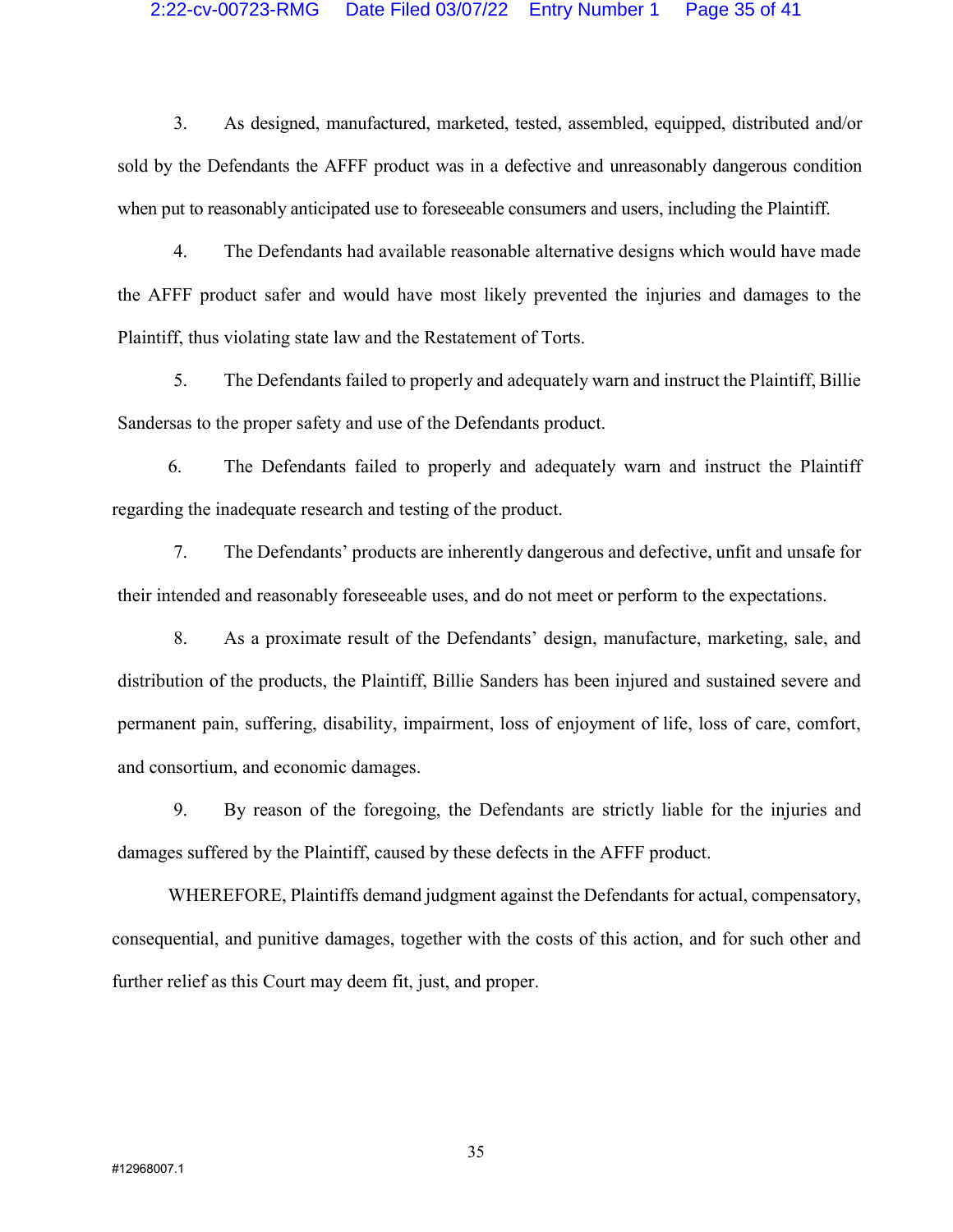## COUNT VII – FRAUDULENT CONCEALMENT

1. Plaintiffs incorporate by reference the allegations contained in the preceding paragraphs, sections and counts of this Complaint as if restated fully herein.

2. Throughout the relevant time period, Defendants knew that their products were defective and unreasonably unsafe for their intended purpose.

3. Defendants fraudulently concealed from and/or failed to disclose to or warn the Plaintiff, and the public that their products were defective, unsafe, and unfit for the purposes intended, and that they were not of merchantable quality.

4. Defendants were under a duty to the Plaintiff and the public to disclose and warn of the defective and harmful nature of the products because:

- a) Defendants were in a superior position to know the true quality, safety and efficacy of the Defendants' products;
- b) Defendants knowingly made false claims about the safety and quality of the Defendants' product in documents and marketing materials; and
- c) Defendants fraudulently and affirmatively concealed the defective nature of the Defendants' products from the Plaintiff.

5. The facts concealed and/or not disclosed by Defendants to the Plaintiff were material facts that a reasonable person would have considered to be important in deciding whether or not to purchase and/or use the Defendants' products.

6. Defendants intentionally concealed and/or failed to disclose the true defective nature of the products so that the Plaintiff would use the Defendants' products, the Plaintiff justifiably acted or relied upon, to Plaintiff's detriment, the concealed and/or non-disclosed facts as evidenced by Plaintiff's use of the Defendants' products.

7. Defendants, by concealment or other action, intentionally prevented the Plaintiff from acquiring material information regarding the lack of safety and effectiveness of the Defendants'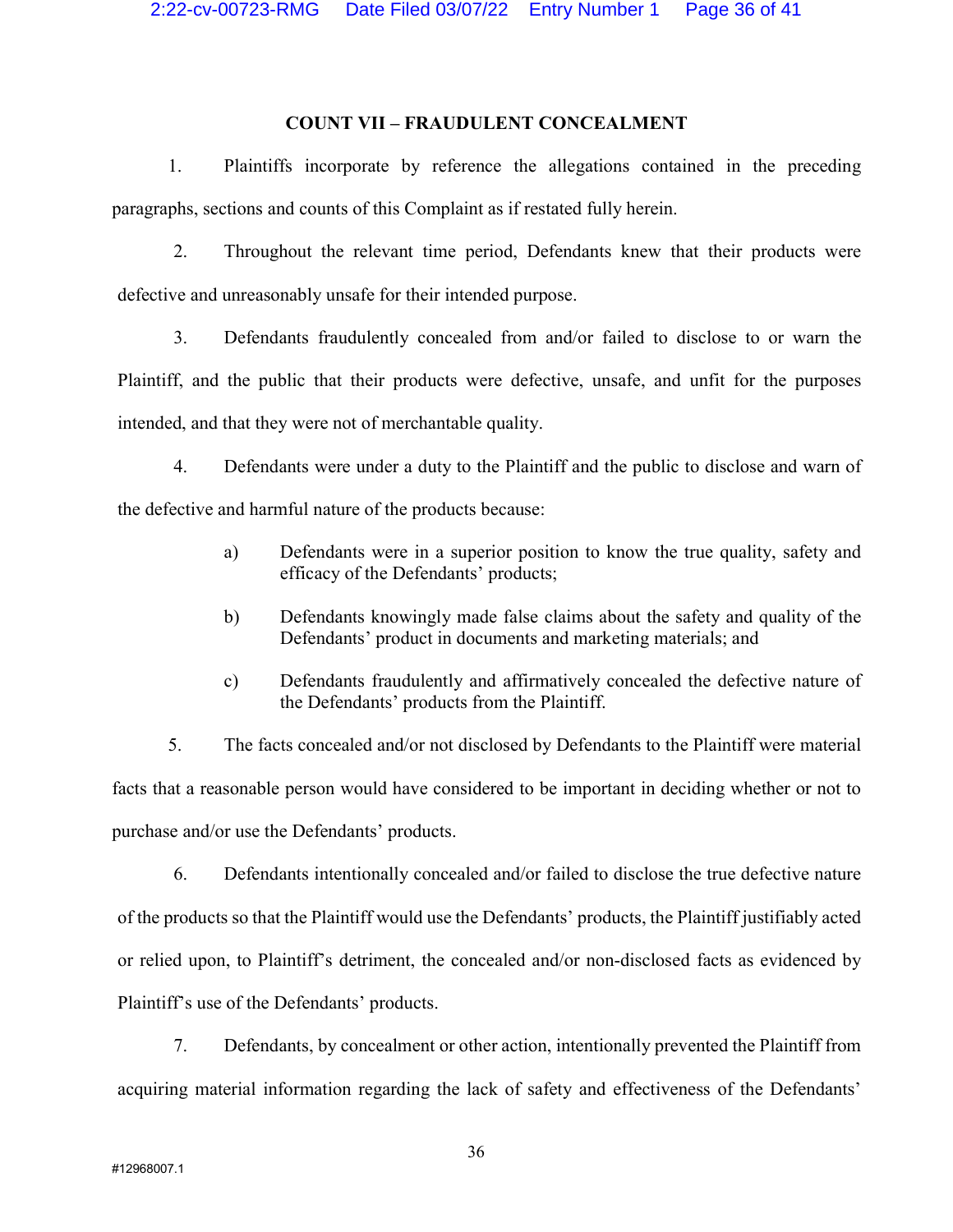### 2:22-cv-00723-RMG Date Filed 03/07/22 Entry Number 1 Page 37 of 41

products and are subject to the same liability to the Plaintiff for Plaintiff's pecuniary losses, as though Defendants had stated the non-existence of such material information regarding the Defendants' products' lack of safety and effectiveness and dangers and defects, and as though Defendants had affirmatively stated the non-existence of such matters that the Plaintiff was thus prevented from discovering the truth. Defendants therefore have liability for fraudulent concealment under all applicable laws, including, inter alia, Restatement (Second) of Torts §550 (1977).

8. As a proximate result of Defendants' conduct, the Plaintiff has been injured, and sustained severe and permanent pain, suffering, disability, impairment, loss of enjoyment of life, loss of care, comfort, and economic damages.

WHEREFORE, Plaintiffs demand judgment against the Defendants for actual, compensatory, consequential, and punitive damages, together with the costs of this action, and for such other and further relief as this Court may deem fit, just, and proper.

#### COUNT VIII – BREACH OF EXPRESS AND IMPLIED WARRANTIES

1. Plaintiffs incorporate by reference the allegations contained in the preceding paragraphs, sections and counts of this Complaint as if restated fully herein.

2. At all times relevant hereto, the Defendants manufactured, marketed, labeled, and sold the AFFF products that has been previously alleged and described herein.

3. At the time the Defendants designed, developed, marketed, sold, labeled, and distributed the AFFF products, the Defendants knew of the use for which it was intended, and implied and/or expressly warranted that the product was merchantable, safe, and fit for its intended purpose.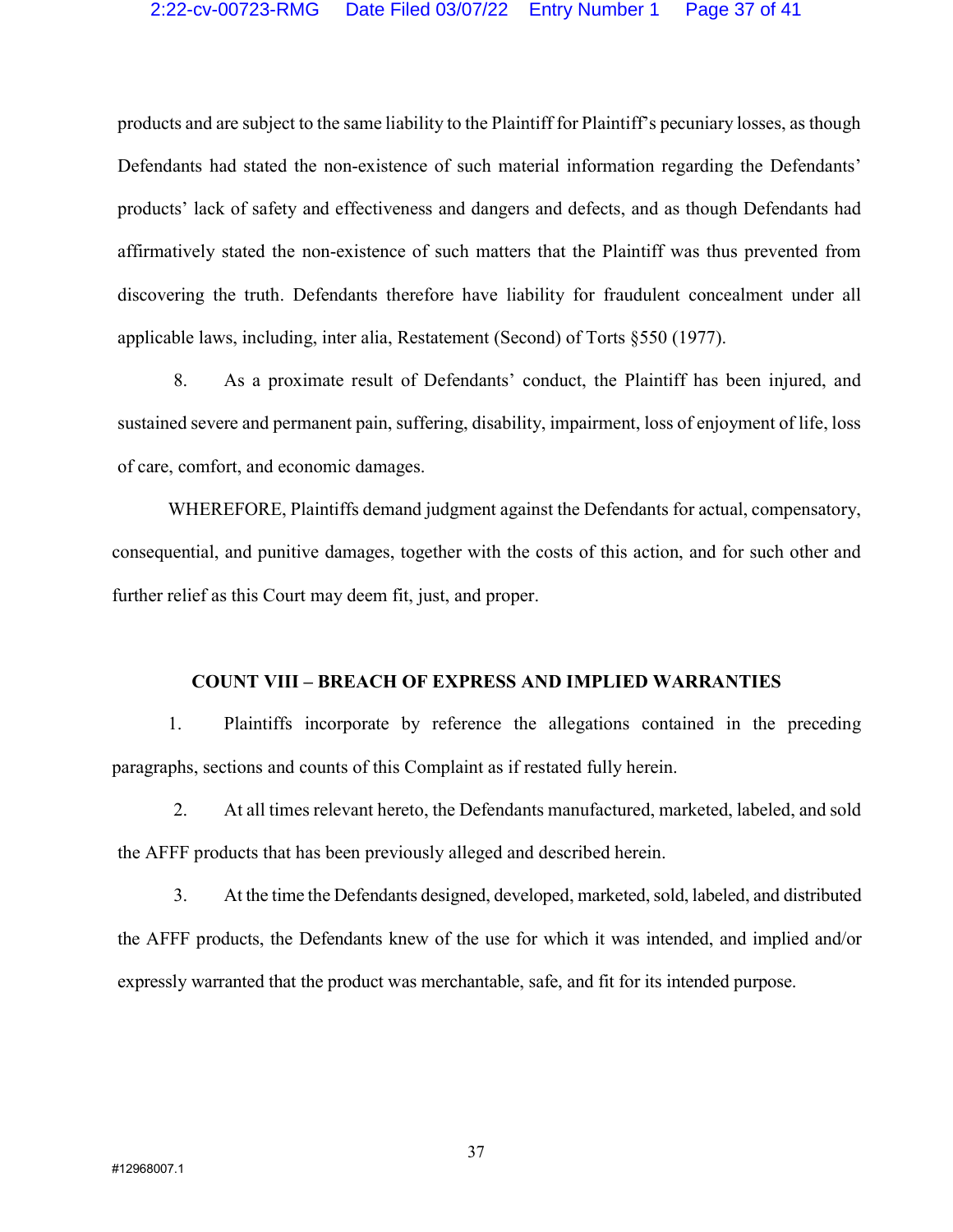#### 2:22-cv-00723-RMG Date Filed 03/07/22 Entry Number 1 Page 38 of 41

4. The Defendants warranted that the product was merchantable and fit for the particular purpose for which it was intended and would be reasonably safe. These warranties were breached, and such breach proximately resulted in the injuries and damages suffered by the Plaintiff.

5. The Plaintiff is within the class of foreseeable users and reasonably relied upon Defendants' judgment, and the implied and/or express warranties in using the products.

6. The Defendants breached their implied and/or express warranties and did not meet the expectations for the performance of the product when used for its intended use and was neither of merchantable quality nor safe for its intended use in that the product has a propensity to cause serious injury, pain, and cancer.

WHEREFORE, Plaintiffs demand judgment against the Defendants for actual, compensatory, consequential, and punitive damages, together with the costs of this action, and for such other and further relief as this Court may deem fit, just, and proper.

#### COUNT IX – WANTONNESS

1. Plaintiffs incorporate by reference the allegations contained in the preceding paragraphs, sections and counts of this Complaint as if restated fully herein.

2. Defendants and their employees, agents, officers, and representatives owed a duty of care to end users of their AFFF products, including Plaintiff.

3. Defendants breached the duty of care owed to the Plaintiff.

4. The actions of Defendants and their employees, agents, officers, and representatives were willful and wanton and exhibited a reckless disregard for the life, health, and safety of the end users of Defendants' AFFF products, including Plaintiff.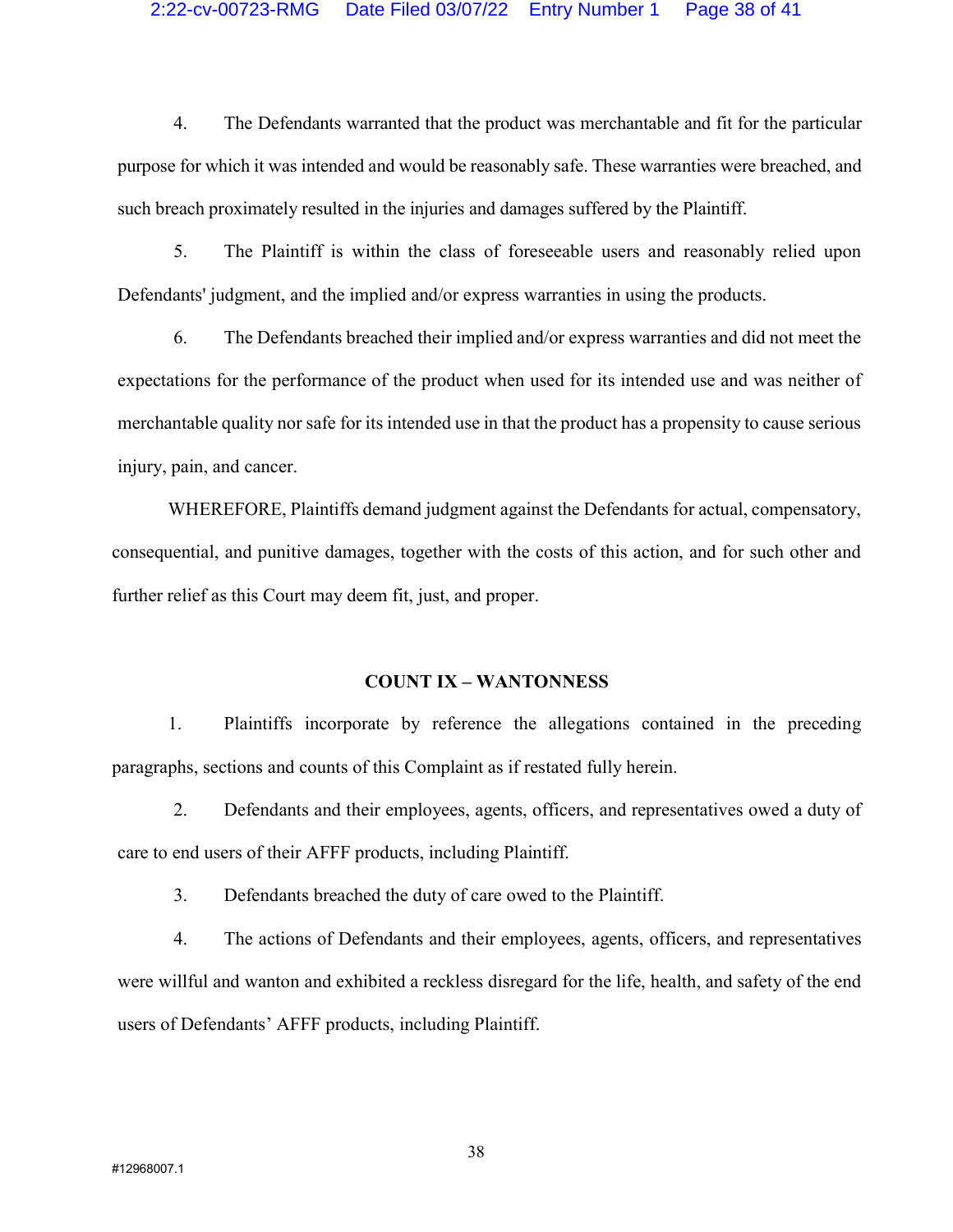5. As a proximate and foreseeable consequent of the actions of Defendants, Plaintiff was exposed to unreasonably dangerous toxic PFAS containing AFFF, which caused Plaintiff's injury.

WHEREFORE, Plaintiffs demand judgment against the Defendants for actual, compensatory, consequential, and punitive damages, together with the costs of this action, and for such other and further relief as this Court may deem fit, just, and proper.

## COUNT X – PER QUOD CLAIM

1. Plaintiffs incorporate by reference the allegations contained in the preceding paragraphs, sections and counts of this Complaint as if restated fully herein.

2. Plaintiff, Joan Sanders, is the legal spouse and wife of Plaintiff, Billie Sanders.

 3. As the direct and proximate result of the previously-pled wrongful acts and omissions of the Defendants, Plaintiff, Joan Sanders, has lost and will lose the services, society and consortium of her husband, Billie Sanders, and asserts any and all remedies available under any statutory or common law causes of action, or rights against each defendant.

WHEREFORE, the Plaintiffs demand judgment against the Defendants for actual, compensatory, consequential, and punitive damages, together with the costs of this action, and for such other and further relief as this Court may deem fit, just, and proper.

#### TOLLING OF THE STATUTE OF LIMITATIONS

#### DISCOVERY RULE

1. Plaintiffs had no way of knowing about the risk of serious injury associated with the use of and exposure to AFFF until very recently.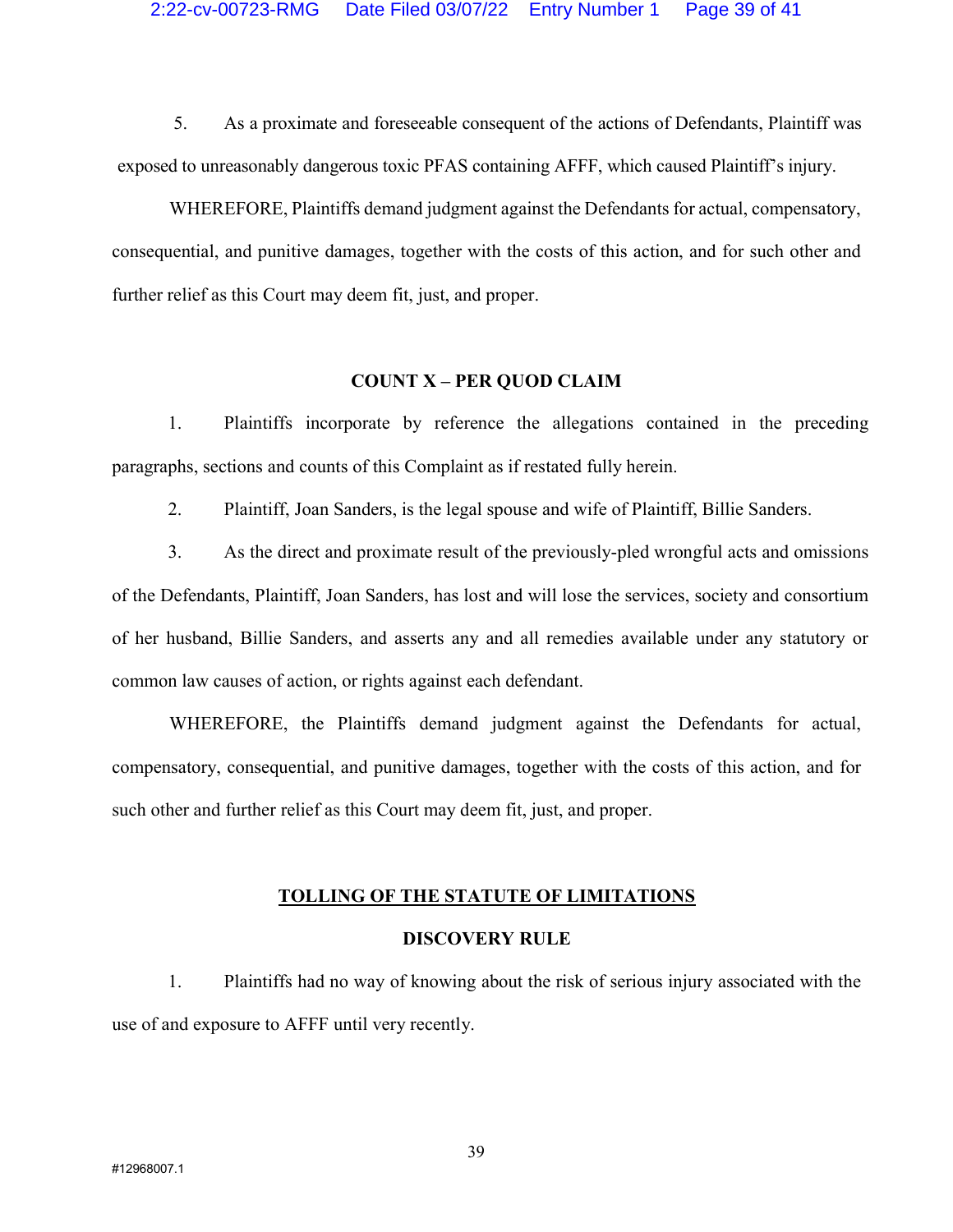2. Within the time period of any applicable statute of limitations, Plaintiff could not have discovered, through the exercise of reasonable diligence, that exposure to AFFF is harmful to human health.

3. Plaintiffs did not discover and did not know of facts that would cause a reasonable person to suspect the risk associated with the use of and exposure to AFFF; nor would a reasonable and diligent investigation by Plaintiffs have disclosed that AFFF could cause personal injury.

4. For these reasons, all applicable statutes of limitations have been tolled by operation of the discovery rule with respect to Plaintiffs' claims.

## FRAUDULENT CONCEALMENT TOLLING

1. All applicable statute of limitations have also been tolled by Defendants knowing and active fraudulent concealment and denial of the facts alleged herein throughout the time period relevant to this action.

2. Instead of disclosing critical safety information regarding AFFF, Defendants have consistently and falsely represented the safety of AFFF products.

3. This fraudulent concealment continues through present day.

4. Due to this fraudulent concealment, all applicable statutes of limitations have been tolled by operation of the discovery rule with respect to Plaintiffs' claims.

#### **ESTOPPEL**

1. Defendants were under a continuous duty to consumer, end users, and other persons coming into contact with their products, including Plaintiff, to accurately provide safety information concerning its products and the risk associated with the use of and exposure to AFFF.